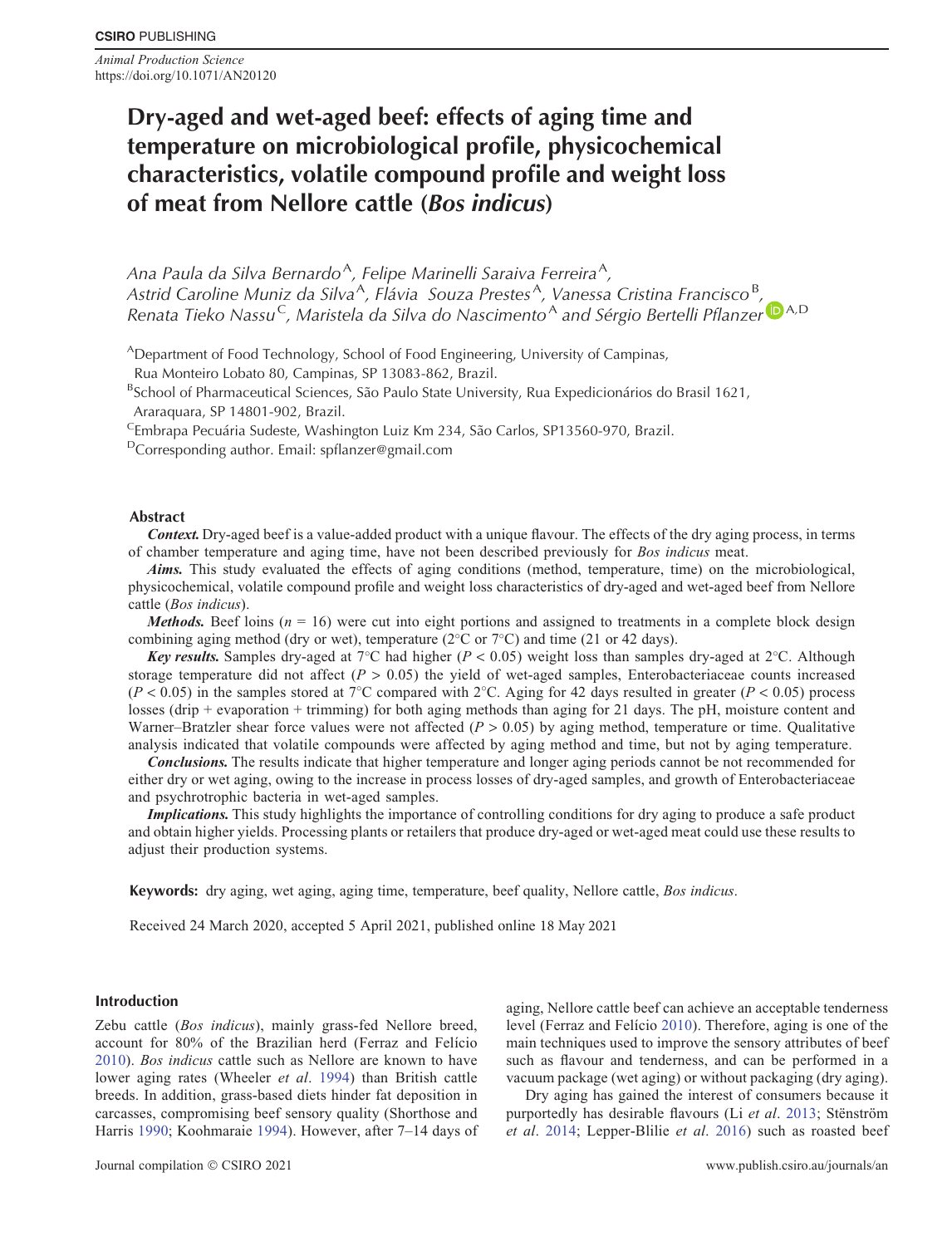<span id="page-1-0"></span>flavour (Warren and Kastner [1992\)](#page-12-0) and umami taste (Li *et al*. [2014\)](#page-11-0). However, the effectiveness of the dry aging process is questionable, and some studies have found no sensory differences between dry-aged and wet-aged samples (Parrish *et al*. [1991](#page-11-0); Laster *et al*. [2008\)](#page-11-0). Production of dry-aged beef requires strict control of the aging conditions, including temperature, relative air humidity and air speed. Control and monitoring of these parameters will reduce weight loss and inhibit microbial growth (Kim *et al*. [2016;](#page-11-0) Savell [2008](#page-11-0)), resulting in a consistent and high-quality product.

Several studies have compared dry and wet aging techniques (Parrish *et al*. [1991;](#page-11-0) Warren and Kastner [1992](#page-12-0); Laster *et al*. [2008;](#page-11-0) Smith *et al*. [2008](#page-11-0); Dikeman *et al*. [2013](#page-10-0); Lepper-Blilie *et al*. [2016;](#page-11-0) Vilella *et al*. [2019\)](#page-12-0); however, those studies were conducted at temperatures between 1°C and 3°C, using beef of British cattle such as Angus or Hereford. These breeds have a thicker fat cover and higher marbling levels (O'Connor *et al*. [1997](#page-11-0)) and they have higher aging rates, and consequently, greater tenderness than beef of Nellore cattle (Whipple *et al*. [1990](#page-12-0)). Additionally, under commercial conditions, temperature can reach higher values than those recommended in the literature (0–4 C; Dashdorj *et al*. [2016](#page-10-0)). High temperatures could increase beef tenderness through enzymatic processes; however, they might increase microbiological growth (Dashdorj *et al*. [2016](#page-10-0); Choe *et al*. [2018\)](#page-10-0).

We evaluated the impact and viability of two aging methods (dry and wet aging) under two different temperatures ( $2^{\circ}$ C and 7 C) and two aging times (21 and 42 days) using beef of Nellore cattle. Microbiological and physicochemical characteristics (moisture, water activity, pH, shear force), as well as volatile compounds and weight loss, were assessed.

# **Materials and methods**

# *Sample collection and aging conditions*

We collected 16 bone-in loins (*longissimus thoracis et lumborum* from the sixth thoracic vertebra to the third lumbar vertebra) from both sides of eight carcasses of Nellore intact male cattle (~36 months of age, carcass weight 245  $\pm$  25 kg, average pH 5.46  $\pm$  0.01, subcutaneous fat thickness measured between 12th and 13th ribs  $5.33 \pm 0.71$ mm) at a commercial packing plant at 2 days post-mortem (data are presented as mean  $\pm$  standard deviation). The bone-in loins were placed on ice and transported to the Meat Laboratory, Food Technology Department, University of Campinas.

In the laboratory, each loin was divided into four sections (eight loin sections per animal) plus a steak 1.5 cm thick. This steak was vacuum-packaged, wrapped in aluminium foil, frozen at –18 C, and used to characterise the volatile compounds of fresh samples (non-aged). Each loin section was then assigned to one of the eight treatments comprising wet or dry aging, storage at  $2^{\circ}$ C or  $7^{\circ}$ C, and aging for 21 or 42 days, according to a predetermined complete block design (Fig. 1). The aging time for dry-aged beef varies greatly and periods of 14–35 days are normally cited in the literature (Ahnström *et al*. [2006;](#page-10-0) Berger *et al*. [2018;](#page-10-0) Hulánková *et al*. [2018\)](#page-10-0). However, in Brazil, on average, dry-aged processors use a minimum of 21 days and a maximum of 42 days.

The sections assigned for the wet aging process were weighed, deboned, reweighed and vacuum packaged in Cryovac BB 2620 packages (Cryovac Brasil, São Paulo) of 50 µm thickness;  $O_2$  permeability 20 cm<sup>3</sup>/m<sup>2</sup>, 24 h, 1 bar (1 kPa) at 23 $\degree$ C and 0% relative humidity; and maximum CO<sub>2</sub> permeability of 100 cm<sup>3</sup>/m<sup>2</sup>, 24 h, bar at 23 °C and 0% relative

|       |     |                                     |                                     | Left                                |                                     |                                     | Right                               |                                     |                                     |
|-------|-----|-------------------------------------|-------------------------------------|-------------------------------------|-------------------------------------|-------------------------------------|-------------------------------------|-------------------------------------|-------------------------------------|
|       |     | Cranial                             |                                     |                                     | Caudal                              | Cranial                             |                                     |                                     | Caudal                              |
|       | #1  | <b>WET</b><br>2°C/21 days           | <b>WET</b><br>$2^{\circ}$ C/42 days | <b>WET</b><br>$7^{\circ}$ C/21 days | <b>WET</b><br>$2^{\circ}$ C/42 days | <b>DRY</b><br>$2^{\circ}$ C/21 days | <b>DRY</b><br>$2^{\circ}C/42$ days  | <b>DRY</b><br>$7^{\circ}$ C/21 days | <b>DRY</b><br>$7^{\circ}$ C/42 days |
|       | #2  | <b>DRY</b><br>7°C/42 days           | <b>WET</b><br>$2^{\circ}$ C/21 days | <b>WET</b><br>2°C/42 days           | <b>WET</b><br>7°C/21 days           | <b>WET</b><br>$2^{\circ}$ C/42 days | <b>DRY</b><br>$2^{\circ}$ C/21 days | <b>DRY</b><br>$2^{\circ}$ C/42 days | <b>DRY</b><br>$7^{\circ}$ C/21 days |
|       | #3  | <b>DRY</b><br>7°C/21 days           | <b>DRY</b><br>$7^{\circ}$ C/42 days | <b>WET</b><br>$2^{\circ}$ C/21 days | WET<br>$2^{\circ}$ C/42 days        | <b>WET</b><br>$7^{\circ}$ C/21 days | <b>WET</b><br>$2^{\circ}$ C/42 days | <b>DRY</b><br>$2^{\circ}$ C/21 days | <b>DRY</b><br>$2^{\circ}C/42$ days  |
| Loins | #4  | <b>DRY</b><br>$2^{\circ}$ C/42 days | <b>DRY</b><br>$7^{\circ}$ C/21 days | <b>DRY</b><br>$7^{\circ}$ C/42 days | <b>WET</b><br>$2^{\circ}$ C/21 days | <b>WET</b><br>$2^{\circ}$ C/42 days | <b>WET</b><br>7°C/21 days           | <b>WET</b><br>$2^{\circ}$ C/42 days | <b>DRY</b><br>$2^{\circ}$ C/21 days |
|       | #5  | <b>DRY</b><br>$2^{\circ}$ C/21 days | <b>DRY</b><br>$2^{\circ}$ C/42 days | <b>DRY</b><br>$7^{\circ}$ C/21 days | <b>DRY</b><br>7°C/42 days           | <b>WET</b><br>$2^{\circ}$ C/21 days | <b>WET</b><br>$2^{\circ}$ C/42 days | <b>WET</b><br>$7^{\circ}$ C/21 days | <b>WET</b><br>$2^{\circ}$ C/42 days |
|       | # 6 | <b>WET</b><br>$2^{\circ}$ C/42 days | <b>DRY</b><br>$2^{\circ}$ C/21 days | <b>DRY</b><br>$2^{\circ}C/42$ days  | <b>DRY</b><br>$7^{\circ}$ C/21 days | <b>DRY</b><br>$7^{\circ}$ C/42 days | <b>WET</b><br>$2^{\circ}$ C/21 days | <b>WET</b><br>$2^{\circ}$ C/42 days | <b>WET</b><br>$7^{\circ}$ C/21 days |
|       | #7  | <b>WET</b><br>7°C/21 days           | <b>WET</b><br>$2^{\circ}$ C/42 days | <b>DRY</b><br>$2^{\circ}$ C/21 days | <b>DRY</b><br>$2^{\circ}$ C/42 days | <b>DRY</b><br>$7^{\circ}$ C/21 days | <b>DRY</b><br>7°C/42 days           | <b>WET</b><br>$2^{\circ}$ C/21 days | <b>WET</b><br>$2^{\circ}$ C/42 days |
|       | # 8 | <b>WET</b><br>$2^{\circ}$ C/42 days | <b>WET</b><br>$7^{\circ}$ C/21 days | <b>WET</b><br>$2^{\circ}$ C/42 days | <b>DRY</b><br>$2^{\circ}$ C/21 days | <b>DRY</b><br>$2^{\circ}$ C/42 days | <b>DRY</b><br>7°C/21 days           | <b>DRY</b><br>$7^{\circ}$ C/42 days | <b>WET</b><br>$2^{\circ}$ C/21 days |

**Fig. 1.** Schematic illustrating treatment allocation to each section of paired-loins from eight carcasses based on a balanced complete block design: wet-aging (Wet) and dry-aging (Dry) at two chamber temperatures ( $2^{\circ}$ C or  $7^{\circ}$ C) and for two aging times (21 and 42 days).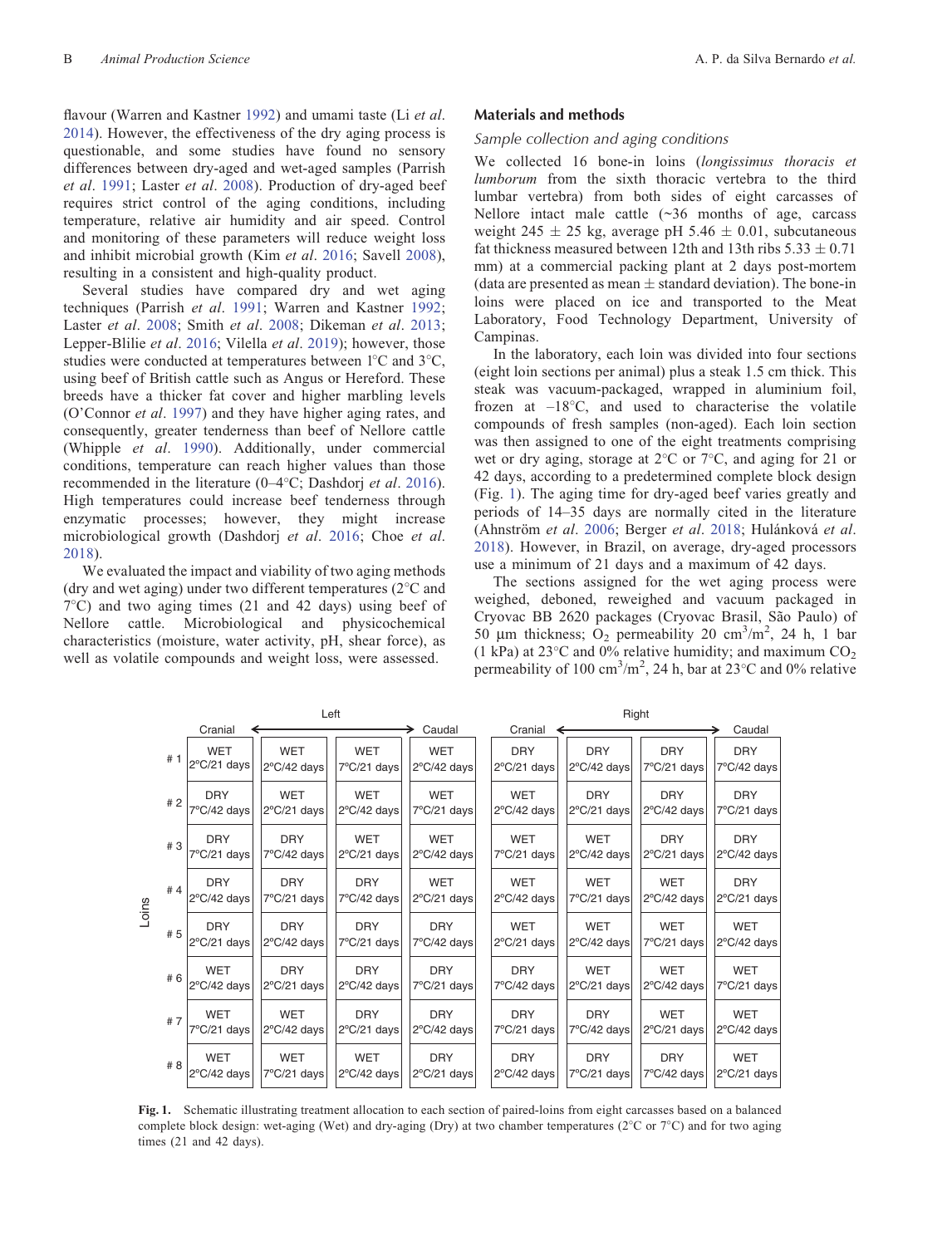humidity. For the dry-aged treatments, the bone-in loin sections were weighed and placed in the aging chamber with the subcutaneous fat facing up. Every 3 days, the samples were rotated inside the chamber to avoid location effects. The aging chambers (model VN50R; MetalFrio, São Paulo) were set to work at  $75 \pm 5\%$  relative humidity and 2.5 m/s airspeed.

After aging and trimming, the loin sections were weighed and cut into steaks. The steaks were sequentially assigned to the analyses, following the respective order (anterior to posterior):  $pH$  and moisture contents  $(\sim 2.0 \text{ cm thick})$ , volatile compounds (~1.5 cm thick), and Warner–Bratzler shear force  $(-2.5 \text{ cm thick}).$ 

## *Weight loss*

Samples  $(n = 64)$  were weighed before and after aging to determine (*i*) weight losses due to drip (for wet-aged samples only) according to the equation ((weight before aging – weight after aging)/weight before aging)  $\times$  100; and *(ii)* evaporation (for dry-aged samples only), calculated as ((weight of bone-in loin sections before aging – weight of aged bone-in loin sections)/weight of bone-in loin sections before aging)  $\times$ 100. Respective weight losses due to deboning and trimming were determined by the following equations: (weight of bones/weight before aging)  $\times$  100, and (weight of trimmings/weight before aging)  $\times$  100. Process loss was defined as drip loss for wet-aged samples, and the sum of evaporation and trimming losses for dry-aged samples.

## *Microbiological analyses*

Microbiological analyses were performed on three loins from each treatment. At each point of analysis, a sample (10 g) was collected, using tweezers and a scalpel, from five different locations of the external surface of each loin (samples 2 mm thick were collected to represent only the external area), avoiding subcutaneous fat. The samples were aseptically placed in sterile plastic bags (Twirl'em; Labplas, Montreal, Canada). The same amount of material was collected from the internal part (lean beef) of dry-aged samples after trimming. Each sample was homogenised with 90 mL 0.1% peptone water (Difco, Sparks, MD, USA) in a Stomacher 400 Circulator (Seward, Worthing, UK) for 2 min at 230 r.p.m. Decimal dilutions were made with 0.1% peptone water when necessary.

Psychrotrophic (PSY) and total (TBC) bacterial counts were determined on plate count agar (Acumedia, Lansing, MI, USA) with incubation at 7 C for 10 days for PSY (Vasavada and Critzer [2015\)](#page-12-0) and at 35 C for 48 h for TBC (Ryser and Schuman [2015](#page-11-0)). Lactic acid bacteria (LAB) were counted by using de Man, Rogosa and Sharpe agar (Difco), incubated at 35 C for 72 h under anaerobiosis (Probac do Brasil, São Paulo) (Njongmeta *et al*. [2015\)](#page-11-0). Enterobacteriaceae (EB) were quantified by using Violet Red Bile Glucose agar (Acumedia) in a pour plate with overlay and incubation at 35 C for 24 h (Kornacki *et al.* [2015\)](#page-11-0).

Mould and yeast counts (MYC) were determined in Dichloran Rose Bengal Chloramphenicol agar (Acumedia)

at 25 C for 5 days (Ryu and Wolf-Hall [2015](#page-11-0)). The moulds obtained in the samples were isolated in Czapek Yeast Autolysate agar at 25 C for 7 days and identified by morphological characteristics (Pitt and Hocking [2009\)](#page-11-0).

Gram staining and catalase test were performed to confirm colonies of LAB, EB and yeasts. The results were expressed as log colony forming units (CFU)/g.

# *Moisture content, pH and water activity*

Moisture content was determined in triplicate from each steak by grinding and drying the lean beef in a forced air convection oven, according to AOAC methodology (Official Methods of Analysis [2000](#page-10-0))). The pH was measured in duplicate by inserting a calibrated potentiometer (MP125 portable pH meter; Mettler Toledo, Brazil) directly into the sample. Water activity  $(a_w; \text{ ratio of vapour pressure of the sample})$ in an undisturbed balance with the surrounding air media and vapor pressure of distilled water under identical conditions) was determined in duplicate on the surface portion (3 mm) of both dry-aged and wet-aged samples by using a water activity analyser (AquaLab 4TE; Decagon, São José dos Campos, SP, Brazil).

# *Warner–Bratzler shear force and cooking loss*

For the shear force analysis, one steak from each section was cooked following the protocol described by AMSA ([2015](#page-10-0)), with adaptations. The steaks were cooked in an electric oven (FRITOMAQ, São Paulo) set at 170 C until the samples reached an internal temperature of 71 C measured by a copper–constantan thermocouple (E5CWL; OMRON, Kyoto), inserted into the geometric centre of the steaks. Cooking loss was determined according to the equation: (weight of raw sample – weight of cooked sample)/weight of raw sample  $\times$  100.

After cooking, the steaks were cooled at room temperature, wrapped in polyvinyl chloride film, and chilled overnight at 4 C according to AMSA protocol (AMSA [2015\)](#page-10-0). Six cylinders, each of 1.27 cm diameter, were removed from each steak parallel to the muscle fibre orientation by using a coring device. The cylinders were sheared in a texturometer (TA-XT plus; Stable Micro Systems, Godalming, UK), equipped with a Warner–Bratzler Blade 1 mm thick (AMSA [2015\)](#page-10-0).

## *Volatile compound qualitative profile*

Volatile compounds were analysed for fresh (non-aged) samples and aged samples. The analyses were performed according to the method described by da Silva Bernardo *et al*. ([2020\)](#page-10-0). The samples were first kept under refrigeration for 24 h and then cooked for the analyses of volatile compounds. For each treatment, as well as for fresh samples, four random steaks (1.5 cm thick) were broiled in a pre-warmed electric oven (NKS, 9 L, 800 W; Rio de Janeiro), until an internal temperature of 75 C was reached. The four steaks were then cut into pieces and ground in a food processor (Walita Viva RI1364/06; Philips, Rio de Janeiro) and a pool of samples for each treatment was obtained. A sample of this pool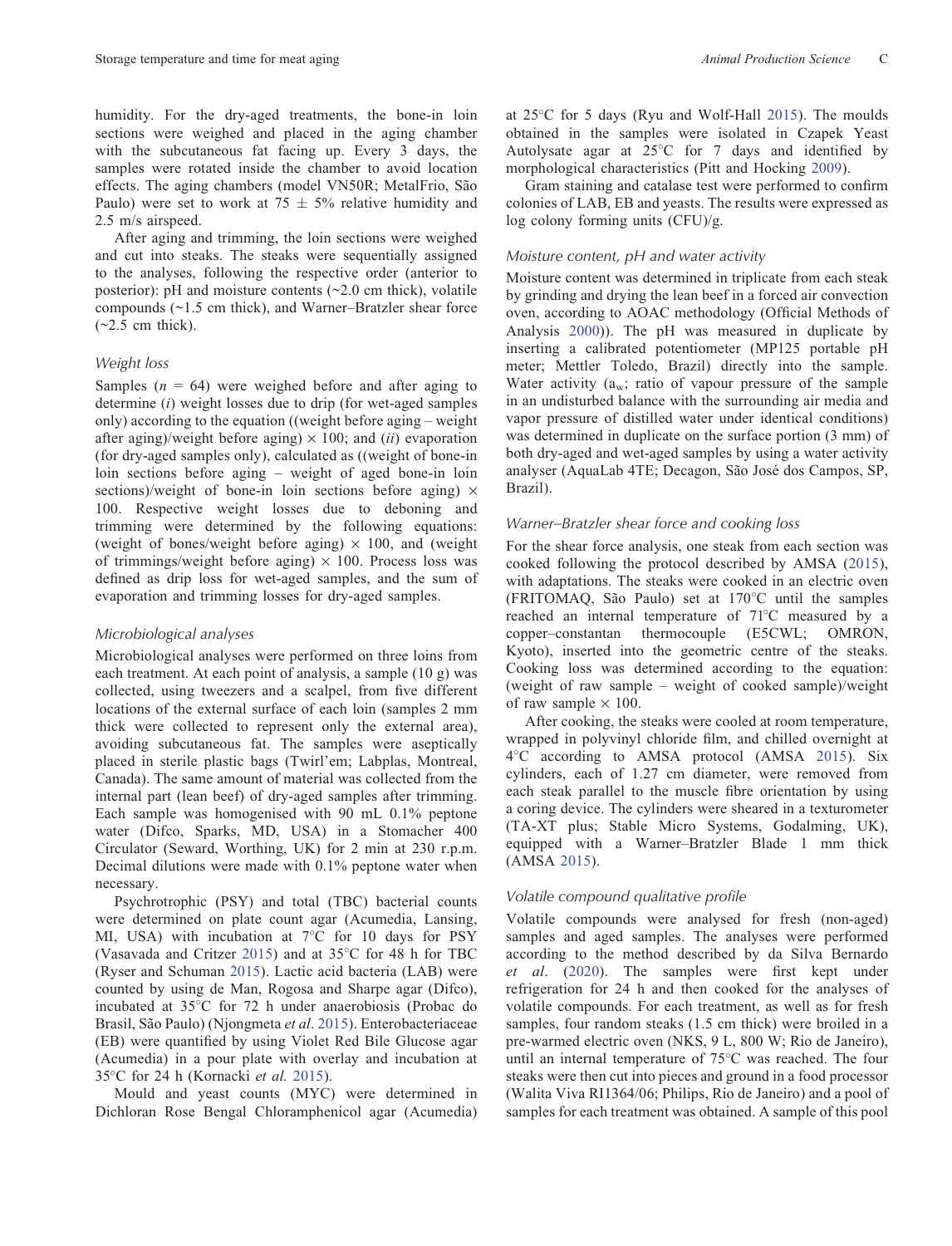<span id="page-3-0"></span>**Table 1. Weight loss due to drip, evaporation, trimmings, process and deboning of aged beef samples** Values are means  $\pm$  s.e.m. Definitions: drip (D), relation between final weight and initial weight of boneless samples in the wet aging process; evaporation (E), relation between final weight and initial weight of bone-in samples in the dry aging process; trimmings (T), relation between weight of trimmings (dried surfaces) and weight of sample after aging and deboning at the end of the dry aging process; process (P), relation between final weight and initial weight in the aging process (for dryaged  $P = E + T$ ; for wet-aged  $P = D$ ); deboning, relation between weight of bones removed from the loin (after the dry aging process and at the beginning of the wet aging process) and initial weight

|                                           | Drip            | Evaporation         | Trimmings       | Process          | Deboning         |
|-------------------------------------------|-----------------|---------------------|-----------------|------------------|------------------|
|                                           |                 |                     | $(\%)$          |                  |                  |
|                                           |                 | Aging method        |                 |                  |                  |
| Wet $(n = 32)$                            | $2.64 \pm 0.21$ |                     |                 | $2.64 \pm 0.21$  | $33.34 \pm 1.17$ |
| Dry $(n = 32)$                            |                 | $18.71 \pm 0.62$    | $5.69 \pm 0.23$ | $24.41 \pm 0.75$ | $34.09 \pm 0.91$ |
| $P$ -value                                |                 |                     |                 | < 0.05           | 0.61             |
|                                           |                 | Aging temperature   |                 |                  |                  |
| $2^{\circ}C(n=32)$                        | $2.50 \pm 0.26$ | $17.95 \pm 0.88$    | $5.41 \pm 0.32$ | $12.93 \pm 1.95$ | $34.33 \pm 1.11$ |
| $7^{\circ}$ C ( <i>n</i> = 32)            | $2.78 \pm 0.34$ | $19.47 \pm 0.86$    | $5.98 \pm 0.32$ | $14.12 \pm 2.10$ | $33.09 \pm 0.97$ |
| $P$ -value                                | 0.53            | 0.23                | 0.22            | 0.68             | 0.40             |
|                                           |                 | Aging time          |                 |                  |                  |
| 21 days $(n = 32)$                        | $1.78 \pm 0.12$ | $16.02 \pm 0.52$    | $5.01 \pm 0.34$ | $11.40 \pm 1.76$ | $34.32 \pm 1.10$ |
| 42 days $(n = 32)$                        | $3.50 \pm 0.27$ | $21.40 \pm 0.59$    | $6.38 \pm 0.19$ | $15.64 \pm 2.20$ | $33.10 \pm 0.98$ |
| $P$ -value                                | < 0.05          | < 0.05              | < 0.05          | 0.14             | 0.41             |
|                                           |                 | Interaction effects |                 |                  |                  |
| Method $\times$ temperature               |                 |                     |                 | < 0.05           | 0.51             |
| Method $\times$ time                      |                 |                     |                 | < 0.05           | 0.40             |
| Temperature $\times$ time                 | 0.42            | 0.82                | 0.35            | 0.95             | 0.63             |
| Method $\times$ temperature $\times$ time |                 |                     |                 | 0.63             | 0.30             |

### **Table 2. Effect of aging time (21 and 42 days) and temperature (2**8**C and 7**8**C) on process loss in wet-aged and dry-aged beef**

Values are means  $\pm$  s.e.m. Pairs of means followed by the same letter are not significantly different  $(P > 0.05)$ : within rows for lowercase letters; within columns for uppercase letters. Process: sum of losses due to drip, evaporation and trimmings

|                                | Wet $(n = 32)$     | Dry $(n = 32)$      |
|--------------------------------|--------------------|---------------------|
|                                | Aging time         |                     |
| 21 days $(n = 32)$             | $1.78 \pm 0.12bB$  | $21.03 \pm 0.67$ aB |
| 42 days $(n = 32)$             | $3.50 \pm 0.27$ bA | $27.79 \pm 0.58$ aA |
|                                | Aging temperature  |                     |
| $2^{\circ}$ C ( <i>n</i> = 32) | $2.50 \pm 0.26h$ A | $23.36 \pm 1.06aB$  |
| $7^{\circ}$ C (n = 32)         | $2.78 \pm 0.34$ bA | $25.45 \pm 1.03aA$  |

(10 g) was weighed in a flask (capacity 60 mL). Analyses were performed in triplicate for each treatment. We used the solidphase microextraction technique with a CAR/PDMS fibre (Carboxen/polydimethylsiloxane; 1 cm length,  $d_f$  75  $\mu$ m, for use with manual holder, needle size 24 gauge; Supelco, Bellefonte, PA, USA) as the stationary phase to extract the volatile compounds. The extraction was performed at 60 C for 10 min in a water bath. The stationary phase then was exposed in the headspace for 65 min. Gas chromatography coupled to a mass spectrometry (QP-2010 model; Shimadzu, Kyoto) was used to separate and identify the volatile compounds. Thermal desorption was performed at 300 C in a splitless mode injector for 1 min. The volatile compounds were separated by a DB-5

MS column (5% phenyl, 95% dimethylpolysiloxane; 60 m length,  $0.25$  mm internal diameter and 1  $\mu$ m width of the stationary phase; J&W Scientific, Santa Clara, CA, USA). The mass spectrum was set at the scanning mode and the monitoring range from 35 to 350 m/z. Compounds were first identified by their mass spectra compared with the equipment library database (GC-MS Solution software; Shimadzu). An *n*-alkane (C7–C30) solution (Supelco) was injected into the equipment under the same conditions as the samples to obtain the LTPRI (linear temperature programmed retention index) of the volatile compounds for confirmation of the identification of compounds. Identification was confirmed by comparing the LTPRI and the mass spectra with data in the literature (NIST Mass Spectrometry Data Center [2020\)](#page-11-0). The criteria adopted were a minimum of 85% similarity and a maximum variation of  $\pm 10\%$ .

# *Statistical analyses*

The experimental design was a  $2 \times 2 \times 2$  factorial (2 aging methods  $\times$  2 temperatures  $\times$  2 aging times), with eight biological replicates ( $n = 8$ ; 8 animals  $\times$  2 carcass sides  $\times$  4  $s$  sections = 64 sections for 4 treatments). The treatments were distributed along two loins from the same animal according to an extended Latin square design in a randomised order of location on the first animal (Fig. [1](#page-1-0)). Data from physicochemical and instrumental results were statistically analysed using the factorial analysis of variance (ANOVA) in Statistica 10.0 software (StatSoft, Tulsa, OK, USA) using a model with the fixed main effects of aging method, aging temperature and aging time, and the random effects of animal,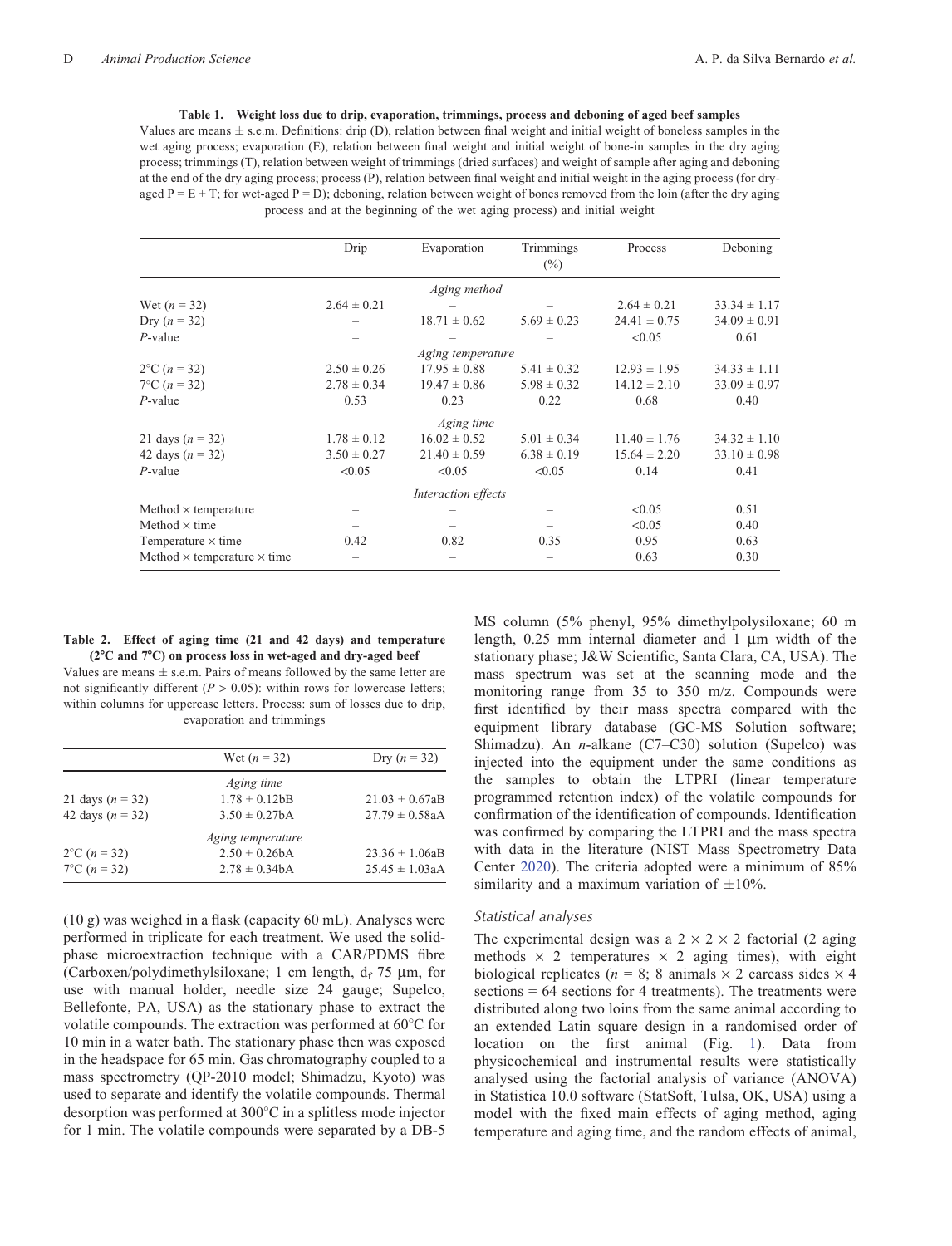#### **Table 3. Effects of beef aging method, temperature and time on microbial counts**

<span id="page-4-0"></span>Values are means  $\pm$  s.e.m. Within a column and treatment, means followed by the same letter are not significantly different ( $P$  > 0.05). TBC, Total bacteria count; PSY, psychrotrophic bacteria; EB, Enterobacteriaceae; LAB, lactic acid bacteria; MYC, mould and yeast count. Limit of detection 1 log<sub>10</sub> CFU/g for TBC, EB, LAB; 2  $log_{10}$  CFU/g for PSY, MYC

|                                           | <b>TBC</b>       | <b>PSY</b>          | EB                  | LAB              | <b>MYC</b>       |
|-------------------------------------------|------------------|---------------------|---------------------|------------------|------------------|
|                                           |                  |                     | $(\log_{10} CFU/g)$ |                  |                  |
|                                           |                  | Aging method        |                     |                  |                  |
| Wet $(n = 12)$                            | $7.22 \pm 0.24a$ | $8.20 \pm 0.14a$    | $5.35 \pm 0.45a$    | $6.93 \pm 0.14a$ | $2.10 \pm 0.10$  |
| Dry, surface $(n = 12)$                   | $3.52 \pm 0.27$  | $4.43 \pm 0.34b$    | $1.02 \pm 0.02$ b   | $2.16 \pm 0.24b$ | $2.50 \pm 0.29$  |
| Dry, internal $(n = 12)$                  | $3.31 \pm 0.19b$ | $4.59 \pm 0.37$ b   | $1.36 \pm 0.14$ b   | $2.64 \pm 0.24b$ | $2.18 \pm 0.18$  |
| $P$ -value                                | < 0.05           | < 0.05              | < 0.05              | < 0.05           | 0.25             |
|                                           |                  | Aging temperature   |                     |                  |                  |
| $2^{\circ}C(n=18)$                        | $4.42 \pm 0.42b$ | $5.56 \pm 0.50$     | $2.18 \pm 0.42b$    | $3.86 \pm 0.54$  | $2.00 \pm 0.00$  |
| $7^{\circ}$ C ( <i>n</i> = 18)            | $4.95 \pm 0.51a$ | $5.92 \pm 0.46$     | $2.97 \pm 0.60a$    | $3.96 \pm 0.55$  | $2.52 \pm 0.23a$ |
| $P$ -value                                | < 0.05           | 0.19                | < 0.05              | 0.69             | < 0.05           |
|                                           |                  | Aging time          |                     |                  |                  |
| 21 days $(n = 18)$                        | $4.56 \pm 0.43$  | $5.41 \pm 0.47$     | $2.41 \pm 0.41$     | $3.96 \pm 0.46$  | $2.36 \pm 0.21$  |
| 42 days $(n = 18)$                        | $4.81 \pm 0.51$  | $6.07 \pm 0.48a$    | $2.74 \pm 0.61$     | $3.86 \pm 0.61$  | $2.16 \pm 0.12$  |
| $P$ -value                                | 0.33             | < 0.05              | 0.13                | 0.71             | 0.32             |
|                                           |                  | Interaction effects |                     |                  |                  |
| Method $\times$ temperature               | 0.44             | < 0.05              | < 0.05              | 0.42             | 0.25             |
| Method $\times$ time                      | < 0.05           | 0.28                | < 0.05              | 0.12             | 0.10             |
| Temperature $\times$ time                 | 0.22             | 0.10                | 0.17                | 0.80             | 0.32             |
| Method $\times$ temperature $\times$ time | 0.88             | 0.07                | < 0.05              | 0.34             | 0.10             |

carcass side and section, with eight replicates. Microbiological data were evaluated using a  $3 \times 2 \times 2$  factorial ANOVA because the dry-aged samples were analysed from the surface and internal areas (3 treatments  $\times$  2 temperatures  $\times$  2 aging times), using a model with the fixed main effects of aging method, aging temperature and aging time, with three repetitions. Mean values  $(\pm s.e.m.)$  were analysed by the Tukey test at  $P = 0.05$ . The profile of volatile compounds was analysed by using principal component analysis (PCA). Each volatile compound was selected and its area values were adjusted and used to perform the PCA, in order to determine separation between groups. The values for the peak areas do not characterise the real amounts of the volatiles in the samples and are only a parameter for associating the aging-related variations in the volatile compounds of a single sample.

#### **Results and discussion**

#### *Sample characterisation*

The non-aged samples had pH 5.46  $\pm$  0.01 (mean  $\pm$  standard deviation). Contents of fat and moisture were  $3.11 \pm 0.48\%$ and 74.15  $\pm$  0.41%, respectively, and subcutaneous fat thickness was 5.33  $\pm$  0.71 mm. Water activity (a<sub>w</sub>) was  $0.993 \pm 0.001$  and shear force was  $4.97 \pm 0.56$  kg.

## *Weight loss*

No interactions  $(P > 0.05)$  among aging method, temperature and time were observed for drip, evaporation, trimming or deboning losses (Table [1](#page-3-0)).

Drip loss was not affected  $(P > 0.05)$  by temperature, evaluated only on the wet-aged samples, although it was affected by aging time, with samples aged for 42 days presenting higher  $(P < 0.05)$  drip loss than samples aged for 21 days (Table [1\)](#page-3-0). Similarly, evaporation and trimming losses, evaluated only on the dry-aged samples, were not affected (*P* > 0.05) by temperature; however, both evaporation and trimming losses increased (*P* < 0.05) with aging time (Table [1\)](#page-3-0). Higher evaporation and trimming losses after 42 days of aging were to be expected, because lean beef continues to lose weight from dehydration during the dry aging process. In addition, these results suggest that evaporation could increase the dried surface (i.e. thickness of the dried surface), which in turn resulted in a greater trimming loss. Likewise, Ahnström *et al*. [\(2006\)](#page-10-0) indicated that a longer period (21 vs 14 days) of dry aging increased weight loss. Aging method had no effect  $(P > 0.05)$  on the amount of bone to be removed after aging (Table [1\)](#page-3-0). This result agrees with other studies that reported no difference in weight loss due to deboning between dry-aged and wet-aged samples (Kim *et al*. [2016](#page-11-0); Berger *et al*. [2018](#page-10-0); Vilella *et al*. [2019](#page-12-0)).

There was a significant ( $P < 0.05$ ) aging method  $\times$  time interaction for the process loss (Table [1](#page-3-0)). Furthermore, samples aged for 42 days, both dry-aged and wet-aged, showed a higher  $(P < 0.05)$  process loss than those aged for 21 days, and regardless of aging time, dry-aged samples showed a higher  $(P < 0.05)$  process loss than wet-aged samples. Other studies comparing dry and wet aging also indicated higher weight loss on dry-aged samples (Laster *et al*. [2008;](#page-11-0) Dikeman *et al*. [2013](#page-10-0); Li *et al*. [2014;](#page-11-0) Kim *et al*. [2016;](#page-11-0) Berger *et al*. [2018](#page-10-0); Vilella *et al*. [2019\)](#page-12-0). There was a significant ( $P < 0.05$ ) aging method  $\times$  temperature interaction for process loss (Table [1](#page-3-0)), in which no difference  $(P > 0.05)$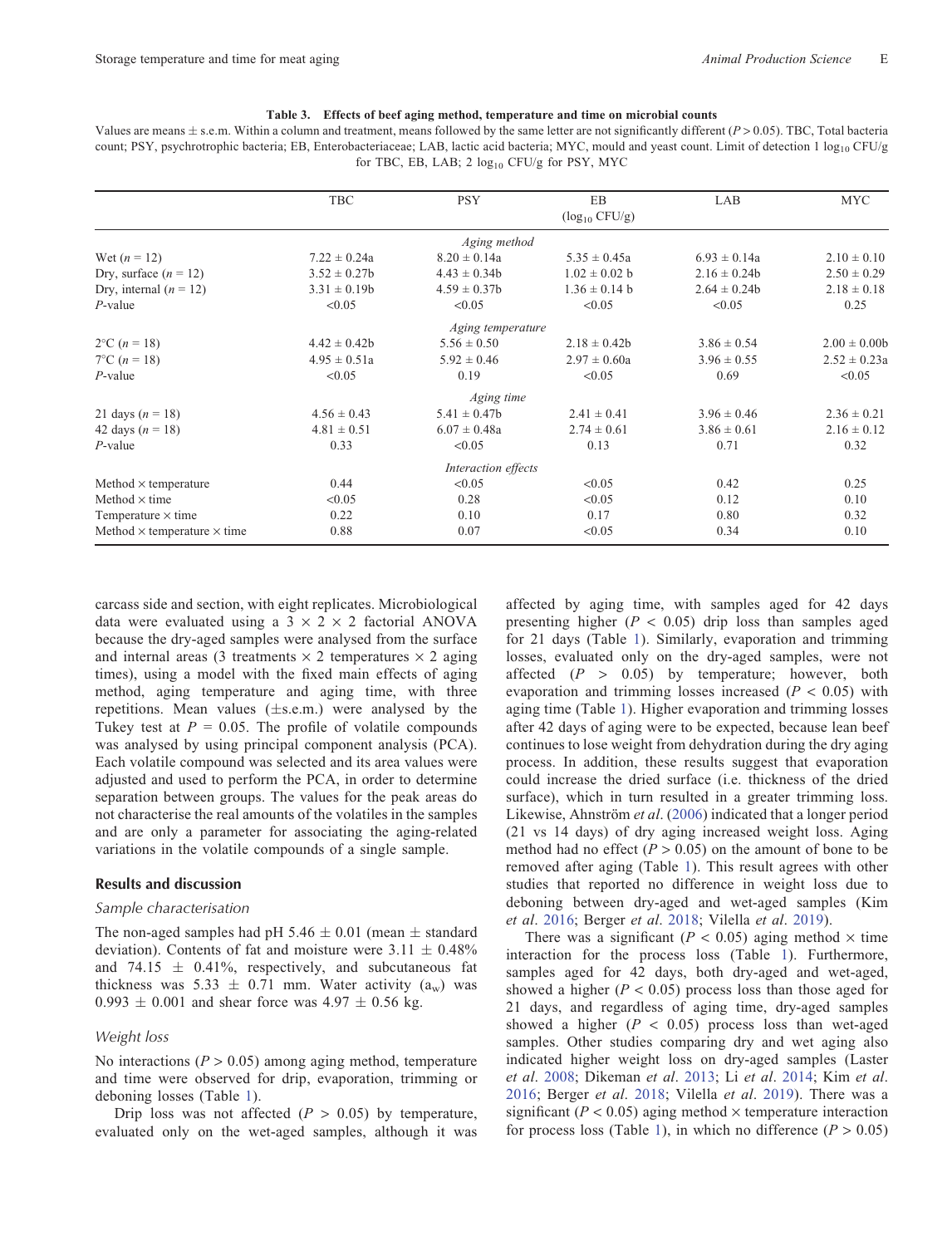|            |                  |                            |                  | 21 days            |                       |                   |                   |                            | 42 days          |                            |                  |                  |
|------------|------------------|----------------------------|------------------|--------------------|-----------------------|-------------------|-------------------|----------------------------|------------------|----------------------------|------------------|------------------|
|            |                  | $2^{\circ}$ C              |                  |                    | 50<                   |                   |                   | $2^{\circ}$ C              |                  |                            | $7^{\circ}C$     |                  |
|            |                  | Dry, surface Dry, internal | Wet              | Dry,               | surface Dry, internal | Wet               |                   | Dry, surface Dry, internal | Wet              | Dry, surface Dry, internal |                  | Wet              |
| TBC.       | $3.40 \pm 0.17$  | $2.75 \pm 0.05$            | $6.29 \pm 0.34$  | $+0.74$<br>4.38    | $3.28 \pm 0.39$       | $7.31 \pm 0.51$   | $3.02 \pm 0.29$   | $3.81 \pm 0.00$            | $7.29 \pm 0.30$  | $3.30 \pm 0.68$            | $3.45 \pm 0.62$  | $8.01 \pm 0.34$  |
| <b>ASd</b> | $3.53 \pm 0.20$  | $3.66 \pm 0.26$            | $7.82 \pm 0.48$  | $\pm$ 0.81<br>5.10 | $4.27 \pm 0.36$       | $8.12 \pm 0.11$   | $3.75 \pm 0.38$   | $6.30 \pm 0.78$            | $8.31 \pm 0.13$  | $5.36 \pm 0.70$            | $4.15 \pm 0.78$  | $8.56 \pm 0.12$  |
| Ë          | $51.00 \pm 0.00$ | $1.16 \pm 0.16$            | $4.36 \pm 0.50$  | $1.10 \pm 0.10$    | $1.93 \pm 0.08$       | $4.94 \pm 0.47$   | $< 1.00 \pm 0.00$ | $< 1.00 \pm 0.00$          | $4.61 \pm 0.76$  | $0.00 + 0.00$              | $1.38 \pm 0.66$  | $7.49 \pm 0.58$  |
| LAB        | $2.41 \pm 0.48$  | $2.75 \pm 0.07$            | $6.48 \pm 0.04$  | $+0.32$<br>2.48    | $2.91 \pm 0.12$       | $6.74 \pm 0.19$   | $1.43 \pm 0.22$   | $2.87 \pm 1.03$            | $7.25 \pm 0.38$  | $-2.34 \pm 0.73$           | $2.07 \pm 0.84$  | $7.26 \pm 0.14$  |
| <b>MYC</b> | $-2.00 \pm 0.00$ | $-2.00 \pm 0.00$           | $-2.00 \pm 0.00$ | ± 0.91<br>3.79     | $< 2.00 \pm 0.00$     | $< 2.41 \pm 0.41$ | $-2.00 \pm 0.00$  | $-2.00 \pm 0.00$           | $-2.00 \pm 0.00$ | $2.24 \pm 0.14$            | $-2.72 \pm 0.72$ | $-2.00 \pm 0.00$ |

|                                                          | $110C, CD, LAD, \angle 1081$<br>$C$ FI $\nu$ a for $T$ R $C$ FR $I$ $\Delta$ R $\cdot$ 2 $\mu$<br>これいこ |
|----------------------------------------------------------|--------------------------------------------------------------------------------------------------------|
| in MVC mould and veget counte I imit of detection 1 log- | $\sum_{i=1}^{n}$                                                                                       |
|                                                          | $7/6$ for PSY MYC<br>LAB, lactic ac.                                                                   |

<sub>10</sub> CFU/g ± s.e.m.) after aging for 21 and 42 days at 2°C and 7°C for wet-aged beef samples and for dry-aged samples before (surface) and after trimming

<span id="page-5-0"></span>Table 4. Microbial counts (mean  $\log_{10}$ CFU/g  $\pm$  s.e.m.) after aging for 21 and 42 days at 2°C and 7°C for wet-aged beef samples and for dry-aged samples before (surface) and after trimming

**Table 4. Microbial counts (mean log**

was observed for process loss between wet-aged samples at 2 C and 7 C, whereas dry-aged samples showed greater  $(P < 0.05)$  process loss at 7<sup>o</sup>C than [2](#page-3-0)<sup>o</sup>C (Table 2), mainly due to the greater evaporation loss (Table [1](#page-3-0)). Higher temperature provides a greater dehydration rate in many foods (Krokida *et al* . [2003](#page-11-0)). In this regard, greater moisture loss was previously reported in beef samples dry-aged at 8°C than 2 C (Muniz Da Silva *et al* . [2019](#page-11-0)).

# *Microbiological analyses*

Aging method had a significant effect  $(P < 0.05)$  on all microbial counts except MYC. In general, wet-aged samples showed higher counts than dry-aged samples (Table [3](#page-4-0)). For dry aging, no differences  $(P > 0.05)$  were observed between microbial counts obtained on the external surface (before trimming) and internal portion (after trimming) (Table [3\)](#page-4-0). Meanwhile storage time (21 and 42 days) influenced only PSY, and aging temperature (2°C and 7°C) significantly affected  $(P < 0.05)$  TBC, EB and MYC (Table [3](#page-4-0)).

Although the statistical analysis showed that temperature had no influence on PSY, there was a significant  $(P < 0.05)$  aging  $method \times temperature$  interaction influencing this microbial group (Table [3\)](#page-4-0). PSY counts in dry-aged samples were 1.6  $log_{10}$  CFU/g higher at 7°C than at 2°C, whereas for wetaged samples the difference between temperature treatments was much smaller (Table 4). For TBC, a significant  $(P < 0.05)$ aging method  $\times$  time interaction was observed (Table [3](#page-4-0)). On the surface of the dry-aged samples at both temperatures, the count decreased from 21 to 42 days of aging, whereas for the wetaged samples the count increased from 21 to 42 days of aging. In addition, after 21 days, there was a higher count on the surface of dry-aged samples at  $7^{\circ}$ C than at  $2^{\circ}$ C (4.38 vs 3.40  $log_{10}$  CFU/g); however, after 42 days of aging, the difference was reduced and the final counts were 3.30 and 3.02  $log_{10}$  CFU/g for 7°C and 2°C, respectively (Table [3\)](#page-4-0). The TBC decrease on the surface of the dry-aged samples at 7°C after 42 days may have occurred because of moisture loss and consequent decrease in water activity  $(a_w)$  of the surface of the sample over time (Table [5\)](#page-6-0). Some studies have shown an increase over time in TBC on dry-aged beef at 4 C (Li *et al* . [2014](#page-11-0); Gudjónsdóttir *et al* . [2015\)](#page-10-0), whereas other studies showed accelerated microbial growth in the first 2 weeks of aging, reducing afterward (Ahnström *et al* . [2006\)](#page-10-0).

The TBC and PSY counts in wet-aged samples were 2-fold higher  $(P < 0.05)$  than in dry-aged samples after 42 days; on average, wet-aged samples at  $2^{\circ}$ C had 7.29 and 8.31  $\log_{10}$  CFU/g of TBC and PSY, respectively, and at 7 C, the counts were 8.01 and 8.56  $log_{10}$  CFU/g (Table 4). These higher counts are compatible with deteriorated sample and may be related to high water activity of the wet-aged samples  $(a_w \ge 0.98;$ Table [5](#page-6-0)). Conversely, other studies reported higher total bacteria counts in dry-aged beef (Li *et al* . [2014;](#page-11-0) Gudjónsdóttir *et al* . [2015\)](#page-10-0), or no difference between dry-aged and wet-aged methods (Berger *et al* . [2018\)](#page-10-0).

The LAB counts on the surface of dry-aged samples were  $\leq$ 2.48 log<sub>10</sub> CFU/g (Table 4). Other studies reported LAB counts ~3.00 log10 CFU/g (Ahnström *et al* . [2006;](#page-10-0) Li *et al* . [2014](#page-11-0) ; Gudjónsdóttir *et al* . [2015;](#page-10-0) Berger *et al* . [2018](#page-10-0); Hulánková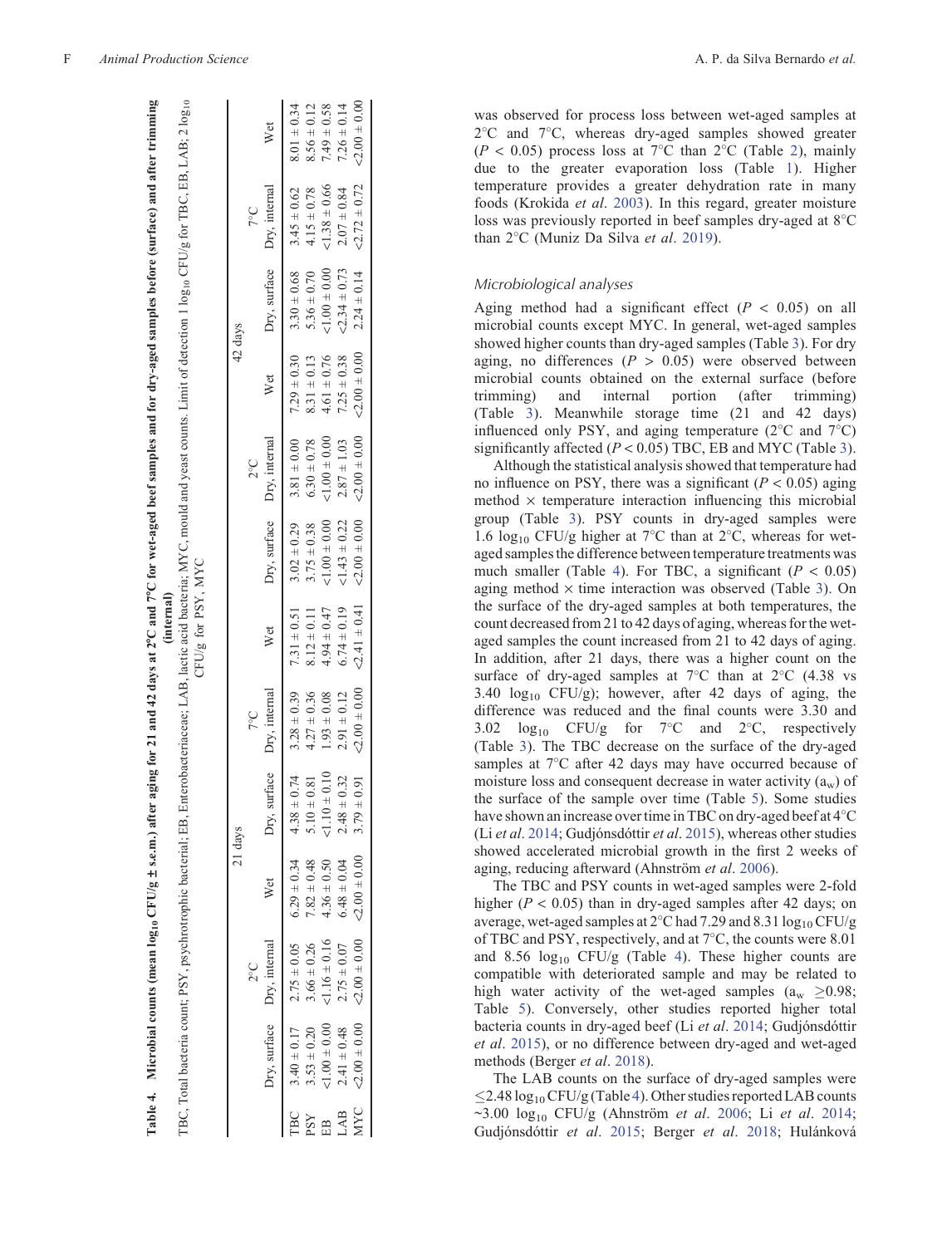|                                           | pН              | Water activity      | Moisture $(\% )$ | Cooking loss $(\% )$ | WBSF (kg)       |
|-------------------------------------------|-----------------|---------------------|------------------|----------------------|-----------------|
|                                           |                 | Aging method        |                  |                      |                 |
| Wet aging $(n = 32)$                      | $5.45 \pm 0.02$ | $0.9917 \pm 0.0007$ | $72.98 \pm 0.18$ | $21.10 \pm 0.42$     | $3.11 \pm 0.09$ |
| Dry aging $(n = 32)$                      | $5.46 \pm 0.01$ | $0.9285 \pm 0.0022$ | $72.11 \pm 0.38$ | $19.38 \pm 0.47$     | $3.12 \pm 0.09$ |
| $P$ -value                                | 0.49            | < 0.05              | < 0.05           | < 0.05               | 0.96            |
|                                           |                 | Aging temperature   |                  |                      |                 |
| $2^{\circ}$ C (n = 32)                    | $5.45 \pm 0.01$ | $0.9600 \pm 0.0060$ | $72.64 \pm 0.31$ | $19.89 \pm 0.46$     | $3.13 \pm 0.09$ |
| $7^{\circ}$ C (n = 32)                    | $5.46 \pm 0.02$ | $0.9602 \pm 0.0060$ | $72.46 \pm 0.31$ | $20.58 \pm 0.47$     | $3.10 \pm 0.09$ |
| $P$ -value                                | 0.89            | 0.99                | 0.68             | 0.30                 | 0.82            |
|                                           |                 | Aging time          |                  |                      |                 |
| 21 days $(n = 32)$                        | $5.45 \pm 0.01$ | $0.9615 \pm 0.0050$ | $72.80 \pm 0.30$ | $19.51 \pm 0.41$     | $3.08 \pm 0.09$ |
| 42 days $(n = 32)$                        | $5.46 \pm 0.02$ | $0.9587 \pm 0.0070$ | $72.29 \pm 0.31$ | $20.96 \pm 0.49$     | $3.14 \pm 0.08$ |
| $P$ -value                                | 0.56            | 0.73                | 0.23             | < 0.05               | 0.64            |
|                                           |                 | Interaction effects |                  |                      |                 |
| Method $\times$ temperature               | 0.76            | 0.44                | 0.86             | 0.96                 | 0.72            |
| Method $\times$ time                      | 0.18            | < 0.05              | 0.27             | 0.23                 | 0.35            |
| Temperature $\times$ time                 | 0.44            | 0.69                | 0.92             | 0.99                 | 0.80            |
| Method $\times$ temperature $\times$ time | 0.47            | 0.53                | 0.58             | 0.87                 | 0.42            |

<span id="page-6-0"></span>**Table 5. The pH, water activity (aw), moisture content, cooking loss and Warner–Bratzler shear force (WBSF) of aged beef samples** Values are means  $+$  s.e.m.

*et al*. [2018](#page-10-0)). On the other hand, wet-aged samples showed counts of 6.48 and 6.74  $log_{10}$  CFU/g at 2°C and 7°C after 21 days (Table [4](#page-5-0)), ~3-fold higher than counts of dry-aged samples. Similar result was reported by Gudjónsdóttir *et al*. [\(2015](#page-10-0)). Although LAB can grow in both storage conditions (with and without oxygen), it is the predominant group of bacteria in wetaged samples (Pennacchia *et al*. [2011](#page-11-0); Hernández-Macedo *et al*. [2012](#page-10-0); Pothakos *et al*. [2015\)](#page-11-0). In our study, he LAB count on the wet-aged samples was close to the threshold count (7  $log_{10}$  CFU/ g) capable of causing spoilage signals such as off-flavour (Hulánková *et al*. [2018\)](#page-10-0).

Owing to their capacity to metabolise amino acids into volatile compounds such as diamines and sulfur compounds, EB are considered meat spoilage bacteria (Säde *et al*. [2013\)](#page-11-0). In addition, many foodborne pathogens belong to the Enterobacteriaceae family. EB counts were influenced  $(P < 0.05)$  by higher order interactions, method  $\times$  time, method  $\times$  temperature and method  $\times$  temperature  $\times$  time. In dry-aged samples, both before and after trimming, EB counts were  $\leq$ 1.93 log<sub>10</sub> CFU/g. However, in wet-aged samples, after 42 days stored at 2°C EB counts were 4.61  $log_{10}$  CFU/g, and at  $7^{\circ}$ C the count was 7.49  $log_{10}$  CFU/g (Table [4\)](#page-5-0). Therefore, wet aging at  $7^{\circ}$ C is not recommended, because EB counts >7  $log_{10}$ CFU/g can cause meat deterioration and risk consumer health.

As noted above, temperature was the only aging factor that affected MYC. Yeasts were found in wet-aged and dry-aged samples, whereas moulds were found only in dry-aged samples (data not shown). The presence of moulds in dry-aged samples is related to the aerobic environment, lower water activity, and consequent lower microbial competition (Fung [2014](#page-10-0)). Gudjónsdóttir *et al*. ([2015](#page-10-0)) also reported higher mould counts in dry-aged samples. The moulds isolated from the external region (before trimming) of samples aged at 2 C and 7 C were identified as *Cladosporium* sp*.*, *Penicillium brevicompactum* and *Fusarium* sp. After trimming, at the internal area, *Penicillium citrinum* and *Talaromyces*

funiculosus were identified in samples aged at 2°C. None of these species had been previously reported in dry-aged beef. Nevertheless, *Cladosporium* and *Penicillium* are commonly found in refrigerated meat, which may indicate their high incidence in the meat production environment (Fung [2014](#page-10-0)). Other authors reported the presence of *Cochliobolus* sp, *Cochliobolus sativus*, *Mucor racemosus* (Tapp [2016](#page-11-0)), *Rhodotorula glutinis*, *Rhodotorula mucilaginosa*, *Penicillium camembert* and *Debaryomyces hansenii* (Ryu *et al*. [2018\)](#page-11-0) in dry-aged samples. According to Fung ([2014\)](#page-10-0), the presence of *Thamnidium* may be beneficial for dry-aged beef because its development enhances flavour and tenderness; however, we did not detect *Thamnidium* in this study.

### *pH, water activity, and moisture content*

The pH values were not affected  $(P > 0.05)$  by aging method, temperature or time (Table 5). Other studies reported similar results with no difference in final pH among dry-aged and wetaged beef samples under different conditions (temperature, time, relative humidity) of aging (Li *et al*. [2013](#page-11-0); Kim *et al*. [2016;](#page-11-0) Berger *et al*. [2018;](#page-10-0) Oh *et al*. [2018;](#page-11-0) Zhang *et al*. [2019](#page-12-0)). Thus, our results suggest that the aging condition had no major effect on the pH of dry-aged and wet-aged samples.

Water activity  $(a_w)$  values were lower ( $P < 0.05$ ) in the dryaged than the wet-aged samples (Table 5). This result was expected because water activity was determined on the surface of samples and dry-aged samples had a dryer surface than wetaged samples. In addition, there was a significant  $(P < 0.05)$ aging method  $\times$  time interaction for water activity (data not shown in tabular form). Comparing 21 and 42 days of aging, the  $a_w$  values of dry-aged samples decreased (from 0.934 to 0.923; *P* < 0.05), whereas those of wet-aged samples increased (from 0.989 to 0.995;  $P < 0.05$ ). The evaporation process during dry aging may explain the lower water activity in the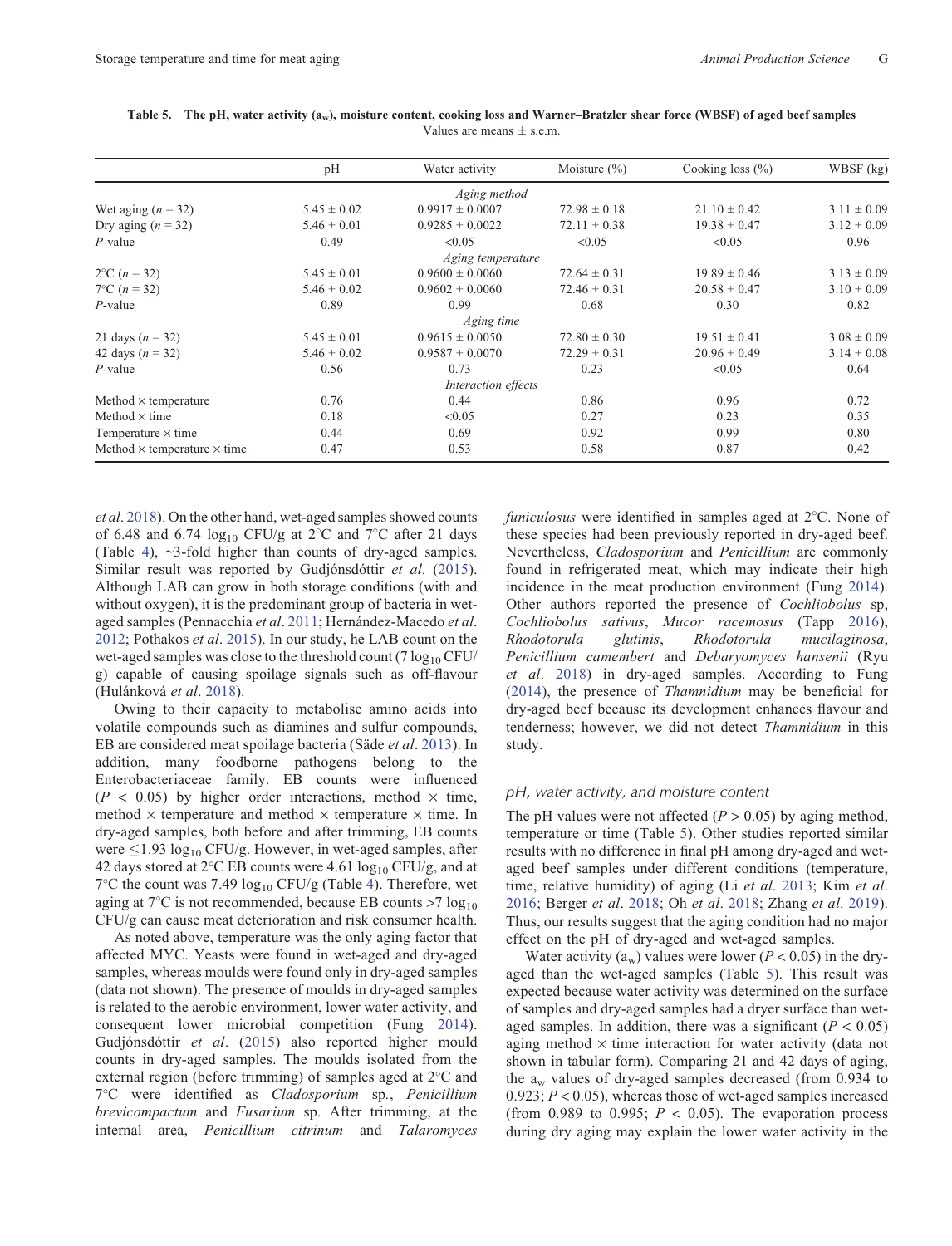| í                            |
|------------------------------|
| l                            |
| $\frac{1}{2}$<br>Ę<br>$-2.5$ |
| í<br>$\overline{a}$<br>ł     |
| à<br>$\ddot{\phantom{a}}$    |
| ł                            |
| l<br>l<br>Ï                  |
|                              |
|                              |
| j                            |
| י<br>י                       |
| Jatile                       |
| able 6.<br>Table             |

<span id="page-7-0"></span>RT, Retention time; LTPRI, linear temperature programmed retention index. Another 36 compounds were found in all nine treatments: alcohols (1-butanol, 1-octen-3-ol, 1-pentanol, 1-penten-3-ol and 3-<br>heptanol); aldehydes (2carboxylic acids (hexanoic acid); hydrocarbons (1-octene, 2,3,3,3-trimethylpentane, 2-octene, decane, pentadecane, tetradecane and tridecane); ketones (2,3-butanedione, 2,3-octanedione, 2,3-pentanedione, RT, Retention time; LTPRI, linear temperature programmed retention index. Another 36 compounds were found in all nine treatments: alcohols (1-butanol, 1-octen-3-ol, 1-pentanol, 1-penten-3-ol and 3 heptanol); aldehydes (2-methylbutanal, 3-methyl-2-butenal, 3-methylbutanal, decanal, heptanal, hexanal, nonanal, octanal and pentanal); aromatic compounds (benzaldehyde, ethylbenzene and toluene); carboxylic acids (hexanoic acid); hydrocarbons (1-octene, 2,3,3-trimethylpentane, 2-octene, decane, pentadecane, tetradecane and tridecane); ketones (2,3-butanedione, 2,3-octanedione, 2,3-pentanedione, Ė Colinho s (ethyl methyl sulfide).  $\frac{1}{2}$  $\frac{1}{\sqrt{2}}$  $\ddot{\phantom{0}}$  $\Delta$  $\cdot$  lacto  $ten-2$ . methyl\_5\_hent  $\overline{\phantom{a}}$ یستان .<br>نامونه  $2 \frac{bar}{dx}$ l,  $\frac{1}{\epsilon}$  $\overline{\phantom{a}}$ 

| RT (min) | Compound                          | LTPRI        | Class           |                                                                          |                                                         |              |                       | Treatments (Peak area <sup>A</sup> ) |                          |              |                       |                         |
|----------|-----------------------------------|--------------|-----------------|--------------------------------------------------------------------------|---------------------------------------------------------|--------------|-----------------------|--------------------------------------|--------------------------|--------------|-----------------------|-------------------------|
|          |                                   |              |                 | Fresh                                                                    |                                                         |              | Wet aging             |                                      |                          |              | Dry aging             |                         |
|          |                                   |              |                 |                                                                          | $21 \mathrm{ days}$<br>$2^{\circ}$ C                    | $7^{\circ}C$ | $2^{\circ}\mathrm{C}$ | $7^{\circ} \text{C}$<br>42 days      | 21 days<br>$2^{\circ}$ C | $7^{\circ}C$ | $2^{\circ}\mathrm{C}$ | $7^{\circ}C$<br>42 days |
|          |                                   |              |                 |                                                                          | Compounds found in all aged treatments                  |              |                       |                                      |                          |              |                       |                         |
| 15.98    | 2-Methyl-2-butenal                | 746          | Aldehydes       |                                                                          | 395114                                                  | 315319       | 193547                | 193905                               | 189156                   | 223540       | 450913                | 538428                  |
| 24.13    | Methional                         | 912          | Aldehydes       |                                                                          | 798050                                                  | 574 121      | 627273                | 257534                               | 401953                   | 485226       | 807991                | 854955                  |
| 13.41    | 1-Heptene                         | 691          | Hydrocarbons    |                                                                          | 35852                                                   | 35770        | 47837                 | 40303                                | 19124                    | 24420        | 30566                 | 34385                   |
| 9.56     | Hexane                            | 600          | Hydrocarbons    |                                                                          | 662670                                                  | 498561       | 473788                | 730790                               | 385775                   | 385155       | 556404                | 606993                  |
| 16.32    | Dimethyl disulfide                | 752          | comp.<br>Sulfur |                                                                          | 428 662                                                 | 647140       | 771502                | 892936                               | 171621                   | 178038       | 435030                | 477665                  |
|          |                                   |              |                 |                                                                          | Compounds found only in dry-aged treatments             |              |                       |                                      |                          |              |                       |                         |
| 16.57    | 2-Pentenal                        | 757          | Aldehydes       |                                                                          |                                                         |              |                       |                                      | 2164                     | 13617        | 39940                 | 15990                   |
| 30.28    | Benzyl alcohol                    | 1045         | Aromatic comp.  |                                                                          |                                                         |              |                       |                                      |                          |              |                       | 244988                  |
| 26.15    | 6-Methyl-2-heptanone              | 955          | Ketones         |                                                                          |                                                         |              |                       |                                      |                          |              | 84898                 | 74397                   |
| 20.13    | Methylpyrazine                    | 830          | Pyrazine        |                                                                          |                                                         |              |                       |                                      | 144884                   |              |                       | 81441                   |
| 28.63    | Trimethyl-pyrazine                | 1009         | Pyrazine        |                                                                          |                                                         |              |                       |                                      | 77136                    | 41714        | 96499                 | 90377                   |
| 19.23    | 2-Methylthiazole                  | 811          | comp.<br>Sulfur |                                                                          |                                                         |              |                       |                                      |                          |              | 163935                | 243822                  |
|          |                                   |              |                 |                                                                          | Compounds found only in wet-aged treatments             |              |                       |                                      |                          |              |                       |                         |
| 15.66    | 2-Methyl-1-butanol                | 738          | Alcohols        |                                                                          |                                                         |              |                       | 197283                               |                          |              |                       |                         |
| 21.43    | 2-Hexenal                         | 856          | Aldehydes       |                                                                          | 68347                                                   | 53273        |                       |                                      |                          |              |                       |                         |
| 21.01    | 2-Methylbutanoic acid ethyl ester | 848          | Ester           |                                                                          |                                                         |              |                       | 45730                                |                          |              |                       |                         |
| 36.38    | Ethyl ester of butanoic acid      | 1191         | Ester           |                                                                          |                                                         |              |                       | 545045                               |                          |              |                       |                         |
| 10.15    | 2-Methylthiirane                  | 614          | comp.<br>Sulfur |                                                                          | Compounds found only in treatments aged at 2°C<br>25062 |              |                       |                                      |                          |              | 52888                 |                         |
|          |                                   |              |                 | Compounds found only in treatments aged at 7°C                           |                                                         |              |                       |                                      |                          |              |                       |                         |
| 19.81    | 3-Methylbutanoic acid             | 822          | Carboxylic acid |                                                                          |                                                         |              |                       | 404116                               |                          |              |                       | 106032                  |
|          |                                   |              |                 | Compounds found only in treatments aged for 21 days                      |                                                         |              |                       |                                      |                          |              |                       |                         |
| 22.65    | $n$ -Butyl ether                  | 881          | Ether           |                                                                          | 348784                                                  | 295867       |                       |                                      |                          | 210050       |                       |                         |
|          |                                   |              |                 | Compounds found only in treatments aged for 42 days                      |                                                         |              |                       |                                      |                          |              |                       |                         |
| 15.8     | Ethylcyclopentane                 | 741          | Hydrocarbons    |                                                                          |                                                         |              | 26935                 |                                      |                          |              |                       | 46071                   |
| 15.4     | Methylcyclohexane                 | 733          | Hydrocarbons    | Compounds that could not be associated with specific group of treatments |                                                         |              | 36551                 |                                      |                          |              |                       | 66770                   |
| 26.83    | 1-Heptanol                        | 970          | Alcohols        | 18844                                                                    |                                                         | 33261        | 81 244                | 88503                                | 33962                    | 43069        | 79842                 | 61936                   |
| 21.49    | 1-Hexanol                         | 867          | Alcohols        | 62688                                                                    | 245 462                                                 | 242932       | 425965                | 620005                               |                          | 220105       | 468473                | 421404                  |
| 18.16    | 2,3-Butanediol                    | $790\,$      | Alcohols        | 179130                                                                   |                                                         | 886831       | 1646928               |                                      |                          |              |                       |                         |
| 10.68    | 2-Methyl-1-propanol               | $626$        | Alcohols        |                                                                          |                                                         | 48929        |                       | 67143                                | 54851                    | 45894        | 91814                 | 74888                   |
| 15.44    | 3-Methyl-1-butanol                | 734          | Alcohols        |                                                                          |                                                         | 189011       |                       | 1049311                              | 20727                    | 33836        | 43937                 |                         |
| 15.33    | 3-Methyl-3-buten-1-ol             | 731          | Alcohols        | 81320                                                                    |                                                         | 53973        |                       | 56261                                | 54123                    | 98442        | 59900                 |                         |
| 11.73    | 2-Butenal                         | 651          | Aldehydes       |                                                                          | 75639                                                   |              |                       |                                      |                          |              | 51023                 | 207940                  |
| 35.33    | 2-Nonenal                         | 1167         | Aldehydes       |                                                                          | 15845                                                   |              |                       |                                      |                          |              | 21573                 | 18684                   |
| 31.03    | 2-Octenal                         | 1063         | Aldehydes       |                                                                          | 45612                                                   | 36383        |                       |                                      |                          |              | 41502                 | 35511                   |
| 30.79    | Benzeneacetaldehyde               | 977          | Aromatic comp.  |                                                                          | 423 682                                                 | 315792       |                       |                                      |                          | 273 233      | 476736                | 237046                  |
| 16.26    | Pyrrole                           | 750          | Aromatic comp.  | 67353                                                                    |                                                         | 34148        |                       |                                      | 124667                   | 136744       |                       | 139310                  |
| 15.73    | Thiazole                          | 740          | Aromatic comp.  |                                                                          | 113553                                                  |              |                       |                                      |                          |              | 110301                | 255255                  |
| 15.63    | 2-Methylpropanoic acid            | 736          | Carboxylic acid |                                                                          |                                                         |              |                       | 98 544                               | 76993                    | 49838        | 77635                 |                         |
| 17.10    | Butanoic acid                     | 768          | Carboxylic acid |                                                                          |                                                         | 983840       | 208903                | 1784765                              |                          |              | 1045308               | 1170108                 |
| 38.17    | Nonanoic acid                     | 1260<br>1153 | Carboxylic acid |                                                                          | 29189                                                   | 18799        |                       |                                      |                          | 3022         |                       | 37728                   |
| 34.82    | Octanoic acid                     |              | Carboxylic acid |                                                                          |                                                         | 69530        |                       |                                      |                          |              | 77831                 | 175128                  |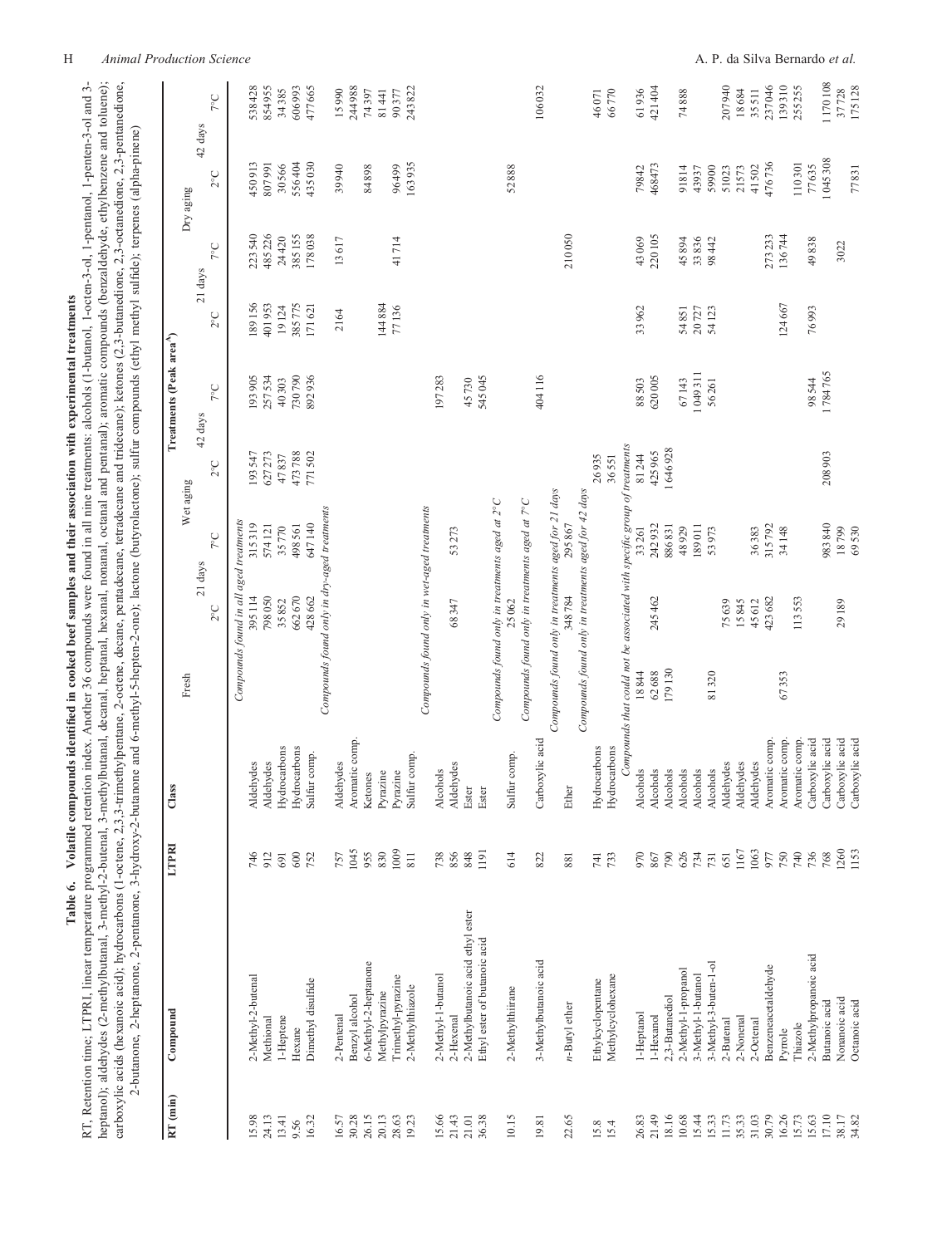| 21.69 | Pentanoic acid                                                                        | 862  | Carboxylic acid                                                                                                                   |                | 141779                                                                            |                                                   |                                                                                       |                                                                                                                |                                                   |                    |                                                                                                                 |                                                     |
|-------|---------------------------------------------------------------------------------------|------|-----------------------------------------------------------------------------------------------------------------------------------|----------------|-----------------------------------------------------------------------------------|---------------------------------------------------|---------------------------------------------------------------------------------------|----------------------------------------------------------------------------------------------------------------|---------------------------------------------------|--------------------|-----------------------------------------------------------------------------------------------------------------|-----------------------------------------------------|
| 23.84 | -Butoxy-1-ethanol                                                                     |      | Ether                                                                                                                             | 69297<br>40507 |                                                                                   | 213 836<br>62 104                                 | 161281                                                                                |                                                                                                                | 166482<br>211353                                  | 112 220<br>206 957 |                                                                                                                 |                                                     |
| 9.73  | -Methylfuran                                                                          |      | Furan                                                                                                                             |                |                                                                                   |                                                   |                                                                                       |                                                                                                                |                                                   |                    |                                                                                                                 |                                                     |
| 27.94 | -Pentylfuran                                                                          | 933  | Furan                                                                                                                             | 130334         |                                                                                   |                                                   |                                                                                       | 349 825<br>211 349<br>29 501<br>212 681<br>34 716                                                              |                                                   | 185144             |                                                                                                                 | 179 091<br>310 776<br>40 090<br>48 3 49<br>184 3 49 |
| 20.14 | 1,3-Octadiene                                                                         | 830  | Hydrocarbons                                                                                                                      |                |                                                                                   |                                                   |                                                                                       |                                                                                                                |                                                   |                    |                                                                                                                 |                                                     |
| 14.15 | 2-Heptene                                                                             | 708  | Hydrocarbons                                                                                                                      |                |                                                                                   | 293162<br>33134<br>35554                          |                                                                                       |                                                                                                                |                                                   |                    |                                                                                                                 |                                                     |
| 18.52 | -Ethyl-3-hexene                                                                       | 797  |                                                                                                                                   |                |                                                                                   |                                                   |                                                                                       |                                                                                                                |                                                   |                    |                                                                                                                 |                                                     |
| 19.11 | -Methyl-2-heptene                                                                     | 809  |                                                                                                                                   |                |                                                                                   |                                                   |                                                                                       |                                                                                                                |                                                   |                    |                                                                                                                 | 141 628<br>91 527                                   |
| 36.67 | <b>Dodecane</b>                                                                       | 1200 |                                                                                                                                   | 32098          |                                                                                   | 133003                                            |                                                                                       |                                                                                                                |                                                   | 48911              |                                                                                                                 |                                                     |
| 18.66 | <b>Octane</b>                                                                         | 800  | $\begin{array}{l} \bf{Hydroarbons} \\ \bf{Hydrocarbons} \\ \bf{Hydrocarbons} \\ \bf{Hydroarbons} \\ \bf{Hydroarbons} \end{array}$ |                | 37143<br>351 906<br>87 438<br>87 4361<br>424 763<br>424 763<br>424 763<br>422 588 |                                                   |                                                                                       | $\begin{array}{c} 123\,453 \\ 162\,661 \\ 1731\,825 \\ 73\,372 \\ 579\,071 \\ 579\,071 \\ 38\,243 \end{array}$ | 22990<br>57441<br>5761<br>15261<br>43915<br>66792 |                    | 165 500<br>286 002<br>27 500<br>27 500 44 505<br>45 505 505 505<br>47 505 505 505<br>306 52<br>306 52<br>306 52 | 2384367                                             |
| 13.65 | -pentanone                                                                            | 696  | Ketones                                                                                                                           |                |                                                                                   |                                                   |                                                                                       |                                                                                                                |                                                   | 72579              |                                                                                                                 |                                                     |
| 27.83 | )imethyl trisulfide                                                                   | 991  | Sulfur comp.                                                                                                                      |                | 317690<br>46009                                                                   |                                                   |                                                                                       |                                                                                                                |                                                   |                    |                                                                                                                 |                                                     |
| 14.65 | Methyl propyl sulfide                                                                 |      | Sulfur comp.                                                                                                                      |                |                                                                                   |                                                   |                                                                                       |                                                                                                                |                                                   | 30462              |                                                                                                                 |                                                     |
| 28.04 | Beta-pinene                                                                           | 995  | Terpenes                                                                                                                          |                |                                                                                   | 73 414<br>365 601<br>39 429<br>114 883<br>114 883 | 55 086<br>84 605<br>85 017<br>62 720<br>62 73 44 912<br>44 912<br>37 417<br>37 44 912 |                                                                                                                |                                                   |                    |                                                                                                                 | 385066<br>42 356<br>52 813<br>52 765                |
|       | Limonene                                                                              |      | enes<br>Terpe                                                                                                                     | 52080<br>22057 | 856903                                                                            |                                                   |                                                                                       | 260270                                                                                                         | 45950                                             | 117647             |                                                                                                                 |                                                     |
|       | <sup>4</sup> Peak area obtained by GC-FID (detector response factors equal to unity). |      |                                                                                                                                   |                |                                                                                   |                                                   | . It corresponds to the absolute area of the chromatographic peaks                    |                                                                                                                |                                                   |                    |                                                                                                                 |                                                     |

samples dry-aged for 42 days; it is a continuous process that could reduce the water activity on the meat surface. The higher water activity in the samples wet-aged for 42 days might be explained by water redistribution, because free water may increase in conditions where immobilised water has moved within the meat structures. During post-mortem aging, muscle structures become loose as a result of myo fibrillar degradation and cytoskeletal proteins (Huff-Lonergan and Lonergan [2005](#page-10-0)).

As expected, dry-aged samples had lower  $(P < 0.05)$ moisture content than wet-aged samples (Table [5](#page-6-0)). This result is related to evaporation that occurred in dry-aged samples, which reduces moisture compared with wet-aged samples. Other studies also indicated lower moisture content in dry-aged than in wet-aged samples (Dikeman *et al* . [2013](#page-10-0); Li *et al* . [2014\)](#page-11-0).

## *Warner–Bratzler shear force and cooking loss*

No interactions  $(P > 0.05)$  among aging method, temperature and time were found for cooking loss and Warner–Bratzler shear force (Table [5](#page-6-0)).

Aging temperature did not affect  $(P > 0.05)$  cooking loss (Table [5\)](#page-6-0); however, differences were found with aging method and time. Dry-aged samples had lower cooking loss values than those wet-aged, and samples aged for 21 days had lower values than those aged for  $42$  days (both  $P < 0.05$ ; Table [5\)](#page-6-0). With increasing aging time, immobilised water likely changed into to free water, which is easily lost during cooking (Kołczak et al. [2007\)](#page-11-0). Laster et al. [\(2008](#page-11-0)) and Smith *et al*. ([2014\)](#page-11-0) also reported lower cooking loss for dry-aged than wet-aged samples. According to Kim *et al* . ([2016\)](#page-11-0), water that is lost during ageing cannot be lost during cooking.

The Warner–Bratzler shear force was not affected  $(P > 0.05)$  by aging method, temperature or time (Table [5\)](#page-6-0). According to Ferraz and Felício [\(2010](#page-10-0)), even in zebu breeds, after 7 –14 days of aging, the *longissimus* muscle achieves an acceptable tenderness level. Other studies also found no differences in Warner–Bratzler shear force values between dry-aged and wet-aged samples under different aging conditions: 14 and 21 days of aging at 3 C (Vilella *et al* . [2019\)](#page-12-0); 28 days at 2 C (Berger *et al* . [2018](#page-10-0); Oh *et al* . [2018\)](#page-11-0); 14, 21, 28, 35, 42 and 49 days of aging at 1 C (Lepper-Blilie *et al* . [2016\)](#page-11-0); 21 days of aging at 2.2 C (Dikeman *et al* . [2013](#page-10-0)); and 14, 21, 28 and 35 days of aging at 1 C (Smith *et al* . [2008](#page-11-0)). On the other hand, Jose *et al*. [\(2020](#page-11-0)) found wet-aged samples to be tenderer than dry-aged ones after 28 days of aging. Furthermore, some of these studies indicated that the shear force values decreased with aging time (Smith et al. [2008](#page-11-0); Lepper-Blilie et al. [2016](#page-11-0); Vilella *et al* . [2019\)](#page-12-0). No differences were observed in shear force values between 21 and 42 days of aging, or between  $2^{\circ}$ C and 7 C temperature treatments. Likewise, an increase in tenderness is temperature-dependent; higher temperature accelerates the enzymatic process, which enhances tenderness and beef palatability. Nevertheless, higher temperature can also increase microbiological growth, compromising beef quality (Dashdorj *et al* . [2016\)](#page-10-0). In addition, all treatments showed a low shear force value (Warner–Bratzler shear force 3.9 kg), with samples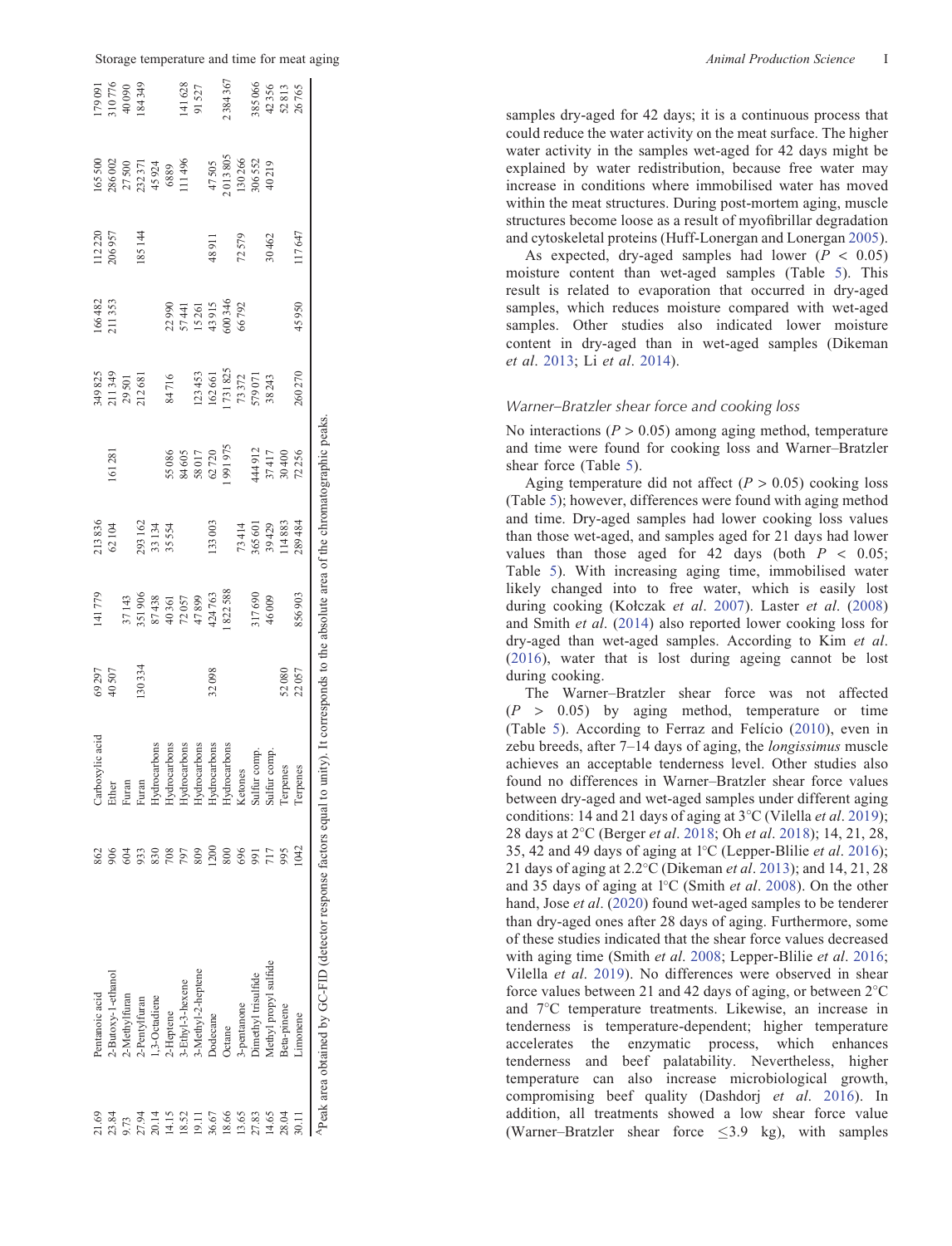

Biplot (axes F1 and F2: 46.71%)

**Fig. 2.** Principal component analysis (PCA) score plot of cooked beef samples and volatile compounds.

considered very tender (ASTM [2011](#page-10-0)), regardless of the aging conditions (method  $\times$  temperature  $\times$  time).

Thus, even using beef from Nellore cattle with thin fat cover and low marbling, this study showed that both aging methods (dry and wet aging) resulted in tender beef.

#### *Qualitative profile of volatile compounds*

Overall, we recognised 86 volatile compounds (Table [6\)](#page-7-0) and classified as them hydrocarbons ( $n = 17$ ), aldehydes ( $n = 16$ ), alcohols  $(n = 12)$ , ketones  $(n = 10)$ , aromatic compounds  $(n = 7)$ , carboxylic acids  $(n = 7)$ , sulfur compounds  $(n = 6)$ , terpenoids  $(n = 3)$ , esters  $(n = 2)$ , furans  $(n = 2)$ , pyrazine  $(n = 2)$ , ether  $(n = 1)$  and lactone  $(n = 1)$ .

The compounds 2-methyl-1-butanol, 2-hexenal, ethyl ester of butanoic acid and 2-methylbutanoic acid ethyl ester were found only in wet-aged samples (Table [6\)](#page-7-0). Presence of 2-hexenal is related to linolenic acid oxidation, and the ethyl ester of butanoic acid and 2-methylbutanoic acid ethyl ester are related to fruit aromas (reaction between ethanol and butyric acid) (NCBI [1988;](#page-11-0) Belitz *et al.* [2009\)](#page-10-0). Trimethylpyrazine and 2-pentenal, from pyrazine and aldehydes

groups respectively, were found in dry-aged samples from both aging times (21 and 42 days) and temperatures (2 C and 7 C). These compounds are related to the Maillard reaction and linked to peanut, nut and roasted aromas. The compound 2-methylthiazole, also related to the Maillard reaction (DeMan [1999;](#page-10-0) De Maria *et al.* [1999](#page-10-0)), was found in samples that were dry-aged longer (42 days) at both temperatures (Table [6\)](#page-7-0).

A PCA was created to show variances for each treatment based on individual volatile compounds (Fig. 2). The first principal component (PC1) described 27.37% and the second (PC2) described 19.34% of the total variation. Generally, in the PCA biplot, a larger number of volatile compounds can be observed in the wet-aged samples at both temperatures, followed by dry-aged samples at 42 days regardless of temperature. The fresh (non-aged) samples and those dry-aged for 21 days, at both temperatures, were in the same quadrant with fewer volatile compounds (Fig. 2).

The PC1 is explained by some important odoriferous meat compounds such as the hexanoic acid (goaty), 1-heptanol (oily/fatty) and 2-pentylfuran (butter) (Calkins and Hodgen [2007\)](#page-10-0), which are compounds closely related to the sample wetaged for 21 days at 2 C. This specific sample was separated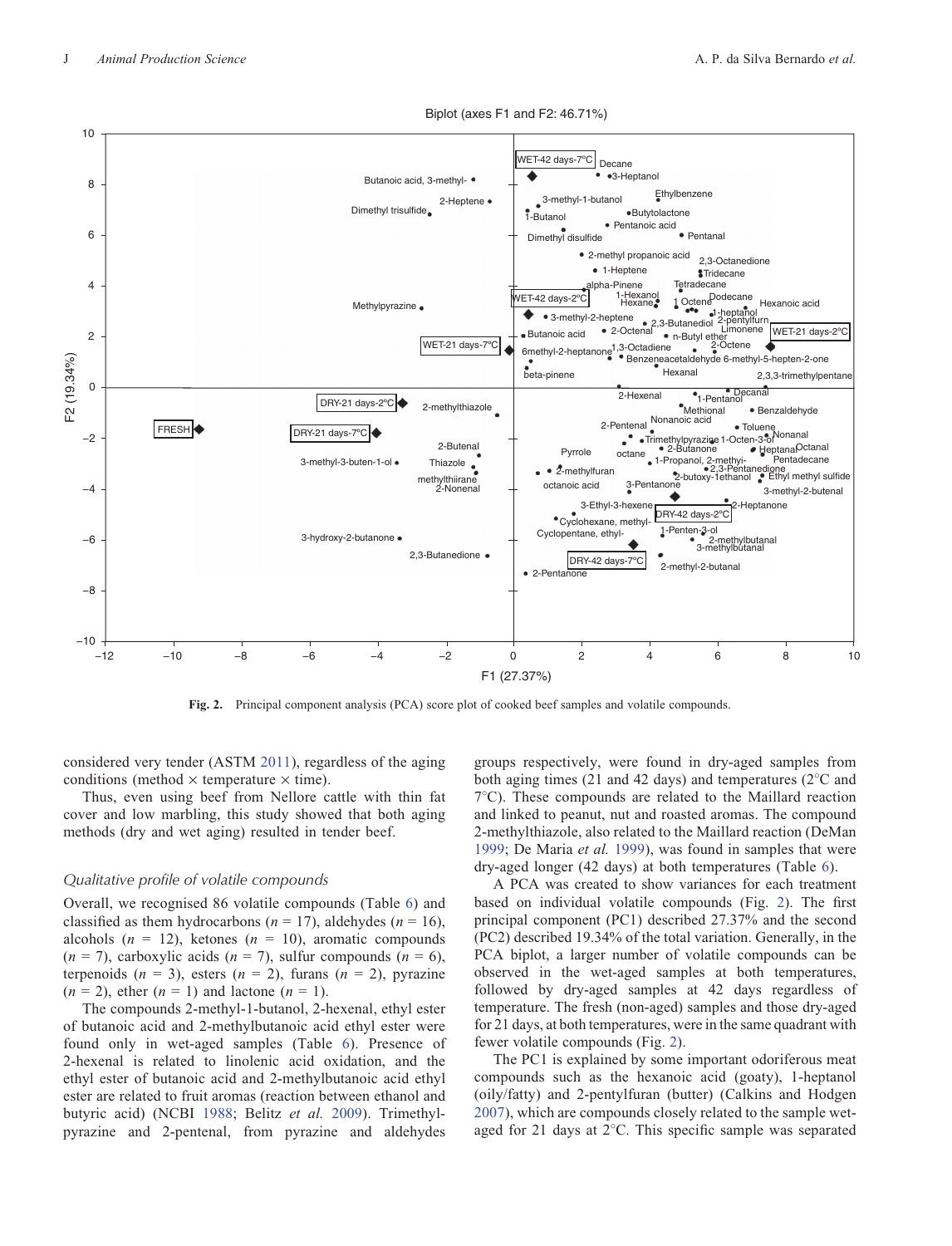<span id="page-10-0"></span>from the other wet-aged samples, although wet-aged samples are located practically in the same quadrant. Samples wet-aged for 42 days at 7 C were located close to the following compounds: pentanoic acid, which is related to lipid oxidation and described as rancid (Mottram [1998\)](#page-11-0); 3-methyl butanoic acid, related to the Strecker degradation (parmesan cheese) (Parker [2015\)](#page-11-0); and 3-methyl dimethyl disulfide and dimethyl trisulfide (cabbage-like aroma), compounds derived from amino acid degradation and which could undesirably affect meat flavour (Belitz *et al*. 2009).

The samples wet-aged for 21 days at 7 C and 42 days at 2 C are related to methylpyrazine (earthy aroma) (Belitz *et al*. 2009) and butanoic acid (rancid) (Kerth and Miller [2015](#page-11-0)). PC2 explained the differences between wet-aged and dry-aged samples, located in the superior and inferior parts of the PCA plot, respectively. The dry-aged samples were separated by aging time but not by temperature (at 42 days, the number of volatile compounds was higher, similar to wetaged samples), which means that volatile compounds were not affected by temperature. Samples dry-aged for 42 days, at both temperatures, were related to lipid oxidation compounds such as 2-heptanone (fruity/spicy), octanal (fatty), nonanal (fatty/ green) and 1-octen-3-ol (mushrooms) (Calkins and Hodgen 2007), and thiamine degradation compounds 2-methylbutanal and 3-methylbutanal (malty, nuts and roasted), characteristics of roasted beef (Macleod [1994;](#page-11-0) Belitz *et al*. 2009).

# **Conclusions**

In this study, regardless of aging method, temperature and time, beef of Nellore cattle, characterised by thin fat cover and low marbling, was tender (WBSF <4.4 kg), indicating that both aging methods increased beef tenderness, and could improve product acceptability. The dry-aged samples presented a greater reduction in surface water activity with lower internal moisture content than wet-aged samples. Although aging for 42 days at high temperature did not affect the physicochemical traits, it increased process loss for dryaged samples and allowed further growth of Enterobacteriaceae and psychrotrophic bacteria, as well as formation of sulfur-based and oxidation-related volatile compounds linked to off-flavour in wet-aged samples, suggesting that these conditions should be avoided for both aging methods. The present study suggests that aging for 21 days at 2 C is the best processing method of the treatments trialled, mainly because it resulted in higher yield in dry-aged samples, and lower microbial counts and undesirable volatile compounds in wet-aged samples.

# **Conflicts of interest**

The authors declare no conflict of interests.

## **Acknowledgements**

This research was funded by the São Paulo Research Foundation (FAPESP, Project: 2016/02853-9) and financed in part by the Coordination of Superior Level Staff Improvement (CAPES, Financial Code 001). The authors thank the National Council for Scientific and Technological Development (CNPq) for providing scholarship support.

# **References**

- Ahnström ML, Seyfert M, Hunt MC, Johnson DE (2006) Dry aging of beef in a bag highly permeable to water vapour. *Meat Science* **73**, 674–679. doi[:10.1016/j.meatsci.2006.03.006](dx.doi.org/10.1016/j.meatsci.2006.03.006)
- AMSA (2015) Research guidelines for cookery, sensory evaluation, and instrumental tenderness measurements of meat. American Meat Science Association Educational Foundation, Kearney, MO, USA. doi[:10.1590/S0103-84782012000400025](dx.doi.org/10.1590/S0103-84782012000400025)
- Official Methods of Analysis (2000) Method 950.46, 17th edn., AOAC INTERNATIONAL, Gaithersburg, MD,
- ASTM (2011) Standard specification for tenderness marketing claims associated with meat cuts derived from beef. ASTM International, West Conshohocken, PA, USA.
- Belitz HD, Grosch W, Schieberle P (2009) 'Food chemistry.' 4th edn. (Springer: Berlin, Heidelberg)
- Berger J, Kim YHB, Legako JF, Martini S, Lee J, Ebner P, Zuelly SMS (2018) Dry-aging improves meat quality attributes of grass-fed beef loins. *Meat Science* **145**, 285–291. doi[:10.1016/j.meatsci.2018.07.004](dx.doi.org/10.1016/j.meatsci.2018.07.004)
- Calkins CR, Hodgen JM (2007) A fresh look at meat flavor. *Meat Science* **77**, 63–80. doi[:10.1016/j.meatsci.2007.04.016](dx.doi.org/10.1016/j.meatsci.2007.04.016)
- Choe J, Kim KT, Lee HJ, Oh JM, Kim HC, Park BJ, Choi YI, Jo C (2018) Storage stability of dry-aged beef: the effects of the packaging method and storage temperature. *Korean Journal of Agricultural Science* **45**, 211–218. doi[:10.7744/kjoas.20180021](dx.doi.org/10.7744/kjoas.20180021)
- da Silva Bernardo AP, da Silva ACM, Francisco VC, Ribeiro FA, Nassu RT, Calkins CR, Nascimento MS, Pflanzer SB (2020) Effects of freezing and thawing on microbiological and physical-chemical properties of dry-aged beef. *Meat Science* **161**, 108003. doi[:10.1016/j.meatsci.2019.108003](dx.doi.org/10.1016/j.meatsci.2019.108003)
- Dashdorj D, Tripathi VK, Cho S, Kim Y, Hwang I (2016) Dry aging of beef *Journal of Animal Science and Technology* **58**, 20. doi[:10.1186/](dx.doi.org/10.1186/s40781-016-0101-9) [s40781-016-0101-9](dx.doi.org/10.1186/s40781-016-0101-9)
- De Maria CAB, Moreira RFA, Trugo LC (1999) Componentes voláteis do café torrado. Parte I: compostos heterocíclicos. *Quimica Nova* **22**, 209–217. doi[:10.1590/S0100-40421999000200013](dx.doi.org/10.1590/S0100-40421999000200013)
- DeMan JM (1999) 'Principles of food chemistry.' 3rd edn. (Aspen Publishers: Gaithersburg, MD, USA)
- Dikeman ME, Obuz E, Gök V, Akkaya L, Stroda S (2013) Effects of dry, vacuum, and special bag aging; USDA quality grade; and end-point temperature on yields and eating quality of beef *Longissimus lumborum* steaks. *Meat Science* **94**, 228–233. doi:[10.1016/j.](dx.doi.org/10.1016/j.meatsci.2013.02.002) [meatsci.2013.02.002](dx.doi.org/10.1016/j.meatsci.2013.02.002)
- Ferraz JBS, Felício PE (2010) Production systems: an example from Brazil. *Meat Science* **84**, 238–243. doi[:10.1016/j.meatsci.2009.06.006](dx.doi.org/10.1016/j.meatsci.2009.06.006)
- Fung DYC (2014) Yeasts and molds. In 'Encyclopedia of meat sciences'. (Eds C Devine, M Dikeman) pp. 395–404. (Elsevier) doi[:10.1016/](dx.doi.org/10.1016/B978-0-12-384731-7.00043-X) [B978-0-12-384731-7.00043-X](dx.doi.org/10.1016/B978-0-12-384731-7.00043-X)
- Gudjónsdóttir M, Gacutan MD Jr, Mendes AC, Chronakis IS, Jespersen L, Karlsson AH (2015) Effects of electrospun chitosan wrapping for dryageing of beef, as studied by microbiological, physicochemical and low-field nuclear magnetic resonance analysis. *Food Chemistry* **184**, 167–175. doi[:10.1016/j.foodchem.2015.03.088](dx.doi.org/10.1016/j.foodchem.2015.03.088)
- Hernández-Macedo ML, Contreras-Castillo CJ, Tsai ST, Da Cruz SH, Sarantopoulos CIGL, Padula M, Dias CTS (2012) Gases and volatile compounds associated with microorganisms in blown pack spoilage of Brazilian vacuum packed beef. *Letters in Applied Microbiology* **55**, 467–475. doi[:10.1111/lam.12004](dx.doi.org/10.1111/lam.12004)
- Huff-Lonergan E, Lonergan SM (2005) Mechanisms of water-holding capacity of meat: the role of postmortem biochemical and structural changes. *Meat Science* **71**, 194–204. doi:[10.1016/j.meatsci.2005.](dx.doi.org/10.1016/j.meatsci.2005.04.022) [04.022](dx.doi.org/10.1016/j.meatsci.2005.04.022)
- Hulánková R, Kameník J, Saláková A, Závodský D, Borilova G (2018) The effect of dry aging on instrumental, chemical and microbiological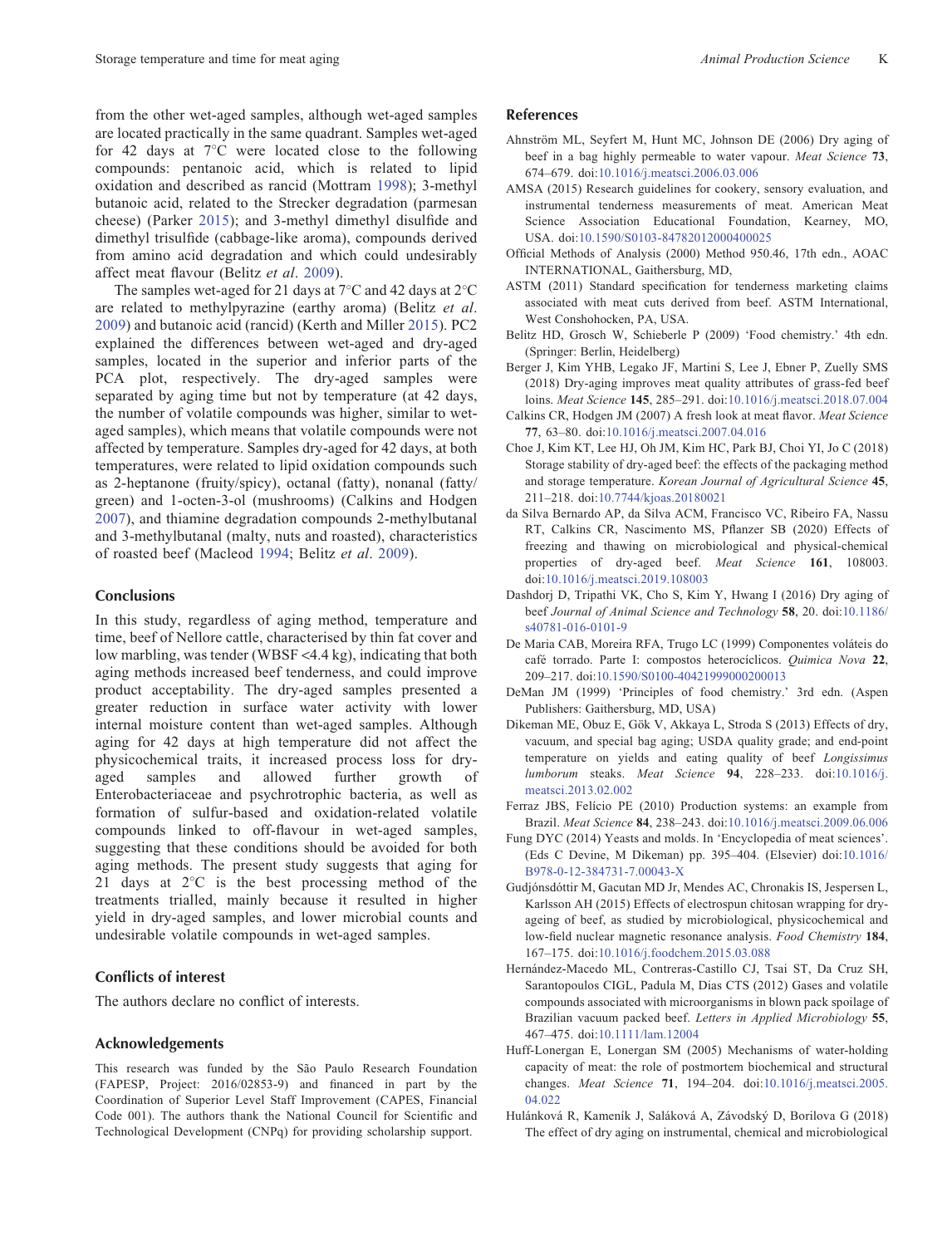<span id="page-11-0"></span>parameters of organic beef loin muscle. *Lebensmittel-Wissenschaft + Technologie* **89**, 559–565. doi[:10.1016/j.lwt.2017.11.014](dx.doi.org/10.1016/j.lwt.2017.11.014)

- Jose CG, Jacob RH, Gardner GE (2020) Alternative cutting methods and dry aging reduce the shear force of hot boned beef striploin in Bos indicus cattle. *Meat Science* **163**, 108036. doi:[10.1016/j.meatsci.](dx.doi.org/10.1016/j.meatsci.2019.108036) [2019.108036](dx.doi.org/10.1016/j.meatsci.2019.108036)
- Kerth CR, Miller RK (2015) Beef flavor: a review from chemistry to consumer. *Journal of the Science of Food and Agriculture* **95**, 2783–2798. doi[:10.1002/jsfa.7204](dx.doi.org/10.1002/jsfa.7204)
- Kim YHB, Kemp R, Samuelsson LM (2016) Effects of dry-aging on meat quality attributes and metabolite profiles of beef loins. *Meat Science* **111**, 168–176. doi[:10.1016/j.meatsci.2015.09.008](dx.doi.org/10.1016/j.meatsci.2015.09.008)
- Kołczak T, Krzysztoforski K, Palka K (2007) The effect of post-mortem ageing and heating on water retention in bovine muscles. *Meat Science* **75**, 655–660. doi[:10.1016/j.meatsci.2006.09.014](dx.doi.org/10.1016/j.meatsci.2006.09.014)
- Koohmaraie M (1994) Muscle proteinases and meat aging. *Meat Science* **36**, 93–104. doi[:10.1016/0309-1740\(94\)90036-1](dx.doi.org/10.1016/0309-1740(94)90036-1)
- Kornacki JL, Gurtler JB, Stawick BA (2015) Enterobacteriaceae, coliforms, and Escherichia coli as quality and safety indicators. In 'Compendium of methods for the microbiological examination of foods'. 5th edn. (Eds Y Salfinger, ML Tortorello) pp. 103–120. (American Public Health Association: Washington, DC)
- Krokida MK, Karathanos VT, Maroulis ZB, Marinos-Kouris D (2003) Drying kinetics of some vegetables. *Journal of Food Engineering* **59**, 391–403. doi[:10.1016/S0260-8774\(02\)00498-3](dx.doi.org/10.1016/S0260-8774(02)00498-3)
- Laster MA, Smith RD, Nicholson JDW, Miller RK, Griffin DB, Harris KB, Savell JW (2008) Dry versus wet aging of beef: retail cutting yields and consumer sensory attribute evaluations of steaks from ribeyes, strip loins, and top sirloins from two quality grade groups. *Meat Science* **80**, 795–804. doi[:10.1016/j.meatsci.2008.03.024](dx.doi.org/10.1016/j.meatsci.2008.03.024)
- Lepper-Blilie AN, Berg EP, Buchanan DS, Berg PT (2016) Effects of post-mortem aging time and type of aging on palatability of low marbled beef loins. *Meat Science* **112**, 63–68. doi:[10.1016/j.](dx.doi.org/10.1016/j.meatsci.2015.10.017) [meatsci.2015.10.017](dx.doi.org/10.1016/j.meatsci.2015.10.017)
- Li X, Babol J, Wallby A, Lundström K (2013) Meat quality, microbiological status and consumer preference of beef gluteus medius aged in a dry ageing bag or vacuum. *Meat Science* **95**, 229–234. doi[:10.1016/j.meatsci.2013.05.009](dx.doi.org/10.1016/j.meatsci.2013.05.009)
- Li X, Babol J, Bredie WLP, Nielsen B, Tománková J, Lundström K (2014) A comparative study of beef quality after ageing longissimus muscle using a dry ageing bag, traditional dry ageing or vacuum package ageing. *Meat Science* **97**, 433–442. doi:[10.1016/j.meatsci.2014.03.014](dx.doi.org/10.1016/j.meatsci.2014.03.014)
- Macleod G (1994) The flavour of beef. In 'Flavor of meat and meat products'. (Ed. F Shahidi) pp. 4–37. (Springer US: Boston, MA, USA) doi[:10.1007/978-1-4615-2177-8](dx.doi.org/10.1007/978-1-4615-2177-8)
- Mottram DS (1998) Flavor formation in meat and meat products: a review. *Food Chemistry* **62**, 415–424. doi[:10.1016/S0308-8146\(98\)00076-4](dx.doi.org/10.1016/S0308-8146(98)00076-4)
- Muniz Da Silva AC, Pena PO, Pflanzer SB, do Nascimento MS (2019) Effect of different dry aging temperatures on *Listeria innocua* as surrogate for *Listeria monocytogenes*. *Meat Science* **157**, 107884. doi[:10.1016/j.meatsci.2019.107884](dx.doi.org/10.1016/j.meatsci.2019.107884)
- NCBI (1988) National Center for Biotechnology Information, National Library of Medicine Bethesda, MD, USA. Available at [https://](https://pubchem.ncbi.nlm.nih.gov/compound/Ethyl-2-methylbutyrate) [pubchem.ncbi.nlm.nih.gov/compound/Ethyl-2-methylbutyrate](https://pubchem.ncbi.nlm.nih.gov/compound/Ethyl-2-methylbutyrate) [Verified 22 April 2021]
- NIST Mass Spectrometry Data Center (2020) Retention indices. In 'NIST Chemistry WebBook'. NIST Standard Reference Database No. 69. (Eds PJ Linstrom, WG Mallard) (National Institute of Standards and Technology, Gaithersburg MD, USA) doi:[10.18434/T4D303](dx.doi.org/10.18434/T4D303)
- Njongmeta NA, Hall PA, Ledenbach L, Flowers RS (2015) Acidproducing microorganisms. In Compendium of methods for the microbiological examination of foods'. 5th edn. (Eds Y Salfinger, ML Tortorello) pp. 229–236. (American Public Health Association: Washington, DC)
- O'Connor SF, Tatum JD, Wulf DM, Green RD, Smith GC (1997) Genetic effects on beef tenderness in Bos indicus composite and Bos taurus cattle. *Journal of Animal Science* **75**, 1822–1830. doi[:10.2527/](dx.doi.org/10.2527/1997.7571822x) [1997.7571822x](dx.doi.org/10.2527/1997.7571822x)
- Oh J, Lee HJ, Kim HC, Kim HJ, Yun G, Kim KT, Choi YI, Jo C (2018) The effects of dry or wet aging on the quality of the longissimus muscle from 4-year-old Hanwoo cows and 28-month-old. *Animal Production Science* **58**, 2344–2351. doi[:10.1071/AN17104](dx.doi.org/10.1071/AN17104)
- Parker JK (2015) Introduction to aroma compounds in foods. In 'Flavour development, analysis and perception in food and beverages'. (Eds JK Parker, JS Elmore, L Methven) pp. 3–30. (Woodhead Publishing: Sawston, UK) doi:[10.1016/B978-1-78242-103-0.00001-1](dx.doi.org/10.1016/B978-1-78242-103-0.00001-1)
- Parrish FC, Boles JA, Rust RE, Olson DG (1991) Dry and wet aging effects on palatability attributes of beef loin and rib steaks from three quality grades. *Journal of Food Science* **56**, 601–603. doi[:10.1111/](dx.doi.org/10.1111/j.1365-2621.1991.tb05338.x) [j.1365-2621.1991.tb05338.x](dx.doi.org/10.1111/j.1365-2621.1991.tb05338.x)
- Pennacchia C, Ercolini D, Villani F (2011) Spoilage-related microbiota associated with chilled beef stored in air or vacuum pack. *Food Microbiology* **28**, 84–93. doi:[10.1016/j.fm.2010.08.010](dx.doi.org/10.1016/j.fm.2010.08.010)
- Pitt JI, Hocking AD (2009) 'Fungi and food spoilage.' 3rd edn. (Springer: New York)
- Pothakos V, Devlieghere F, Villani F, Björkroth J, Ercolini D (2015) Lactic acid bacteria and their controversial role in fresh meat spoilage. *Meat Science* **109**, 66–74. doi:[10.1016/j.meatsci.2015.04.014](dx.doi.org/10.1016/j.meatsci.2015.04.014)
- Ryser ET, Schuman JD (2015) Mesophilic aerobic plate sount. In 'Compendium of methods for the microbiological examination of foods'. 5th edn. (Eds Y Salfinger, ML Tortorello) pp. 96–101. (American Public Health Association: Washington, DC)
- Ryu D, Wolf-Hall C (2015) Yeasts and molds. In 'Compendium of methods for the microbiological examination of foods'. 5th edn. (Eds Y Salfinger, ML Tortorello) pp. 277–286. (American Public Health Association: Washington, DC)
- Ryu S, Park MR, Maburutse BE, Lee WJ, Park DJ, Cho S, Hwang I, Oh S, Kim Y (2018) Diversity and characteristics of meat microbiological community on dry aged beef. *Journal of Microbiology and Biotechnology* **28**, 105–108. doi:[10.4014/jmb.1708.08065](dx.doi.org/10.4014/jmb.1708.08065)
- Säde E, Murros A, Björkroth J (2013) Predominant enterobacteria on modified-atmosphere packaged meat and poultry. *Food Microbiology* **34**, 252–258. doi[:10.1016/j.fm.2012.10.007](dx.doi.org/10.1016/j.fm.2012.10.007)
- Savell JW (2008) Dry-aging of beef, executive summary. Beef research. National Cattlemen's Beef Association, Centennial, CO, USA. Available at [https://www.beefresearch.org/resources/product-quality/white-papers/](https://www.beefresearch.org/resources/product-quality/white-papers/dry-aging-of-beef) [dry-aging-of-beef](https://www.beefresearch.org/resources/product-quality/white-papers/dry-aging-of-beef)
- Shorthose WR, Harris PV (1990) Effect of animal age on the tenderness of selected beef muscles. *Journal of Food Science* **55**, 1–8. doi:[10.1111/](dx.doi.org/10.1111/j.1365-2621.1990.tb06004.x) [j.1365-2621.1990.tb06004.x](dx.doi.org/10.1111/j.1365-2621.1990.tb06004.x)
- Smith RD, Nicholson KL, Nicholson JDW, Harris KB, Miller RK, Griffin DB, Savell JW (2008) Dry versus wet aging of beef: retail cutting yields and consumer palatability evaluation of steaks from US Choice and US Select short loin. *Meat Science* **79**, 631–639. doi:[10.1016/j.](dx.doi.org/10.1016/j.meatsci.2007.10.028) [meatsci.2007.10.028](dx.doi.org/10.1016/j.meatsci.2007.10.028)
- Smith AM, Harris KB, Griffin DB, Miller RK, Kerth CR, Savell JW (2014) Retail yields and palatability evaluations of individual muscles from wet-aged and dry-aged beef ribeyes and top sirloin butts that were merchandised innovatively. *Meat Science* **97**, 21–26. doi[:10.1016/j.meatsci.2013.12.013](dx.doi.org/10.1016/j.meatsci.2013.12.013)
- Stenström H, Li X, Hunt MC, Lundström K (2014) Consumer preference and effect of correct or misleading information after ageing beef longissimus muscle using vacuum, dry ageing, or a dry ageing bag. *Meat Science* **96**, 661–666. doi[:10.1016/j.meatsci.2013.10.022](dx.doi.org/10.1016/j.meatsci.2013.10.022)
- Tapp WN (2016) Investigation of mycologic growth, aflatoxin production, and human neural processing associated with quality differences in dry-aged meat products. PhD Thesis, Texas Tech University, Lubbock, TX, USA.